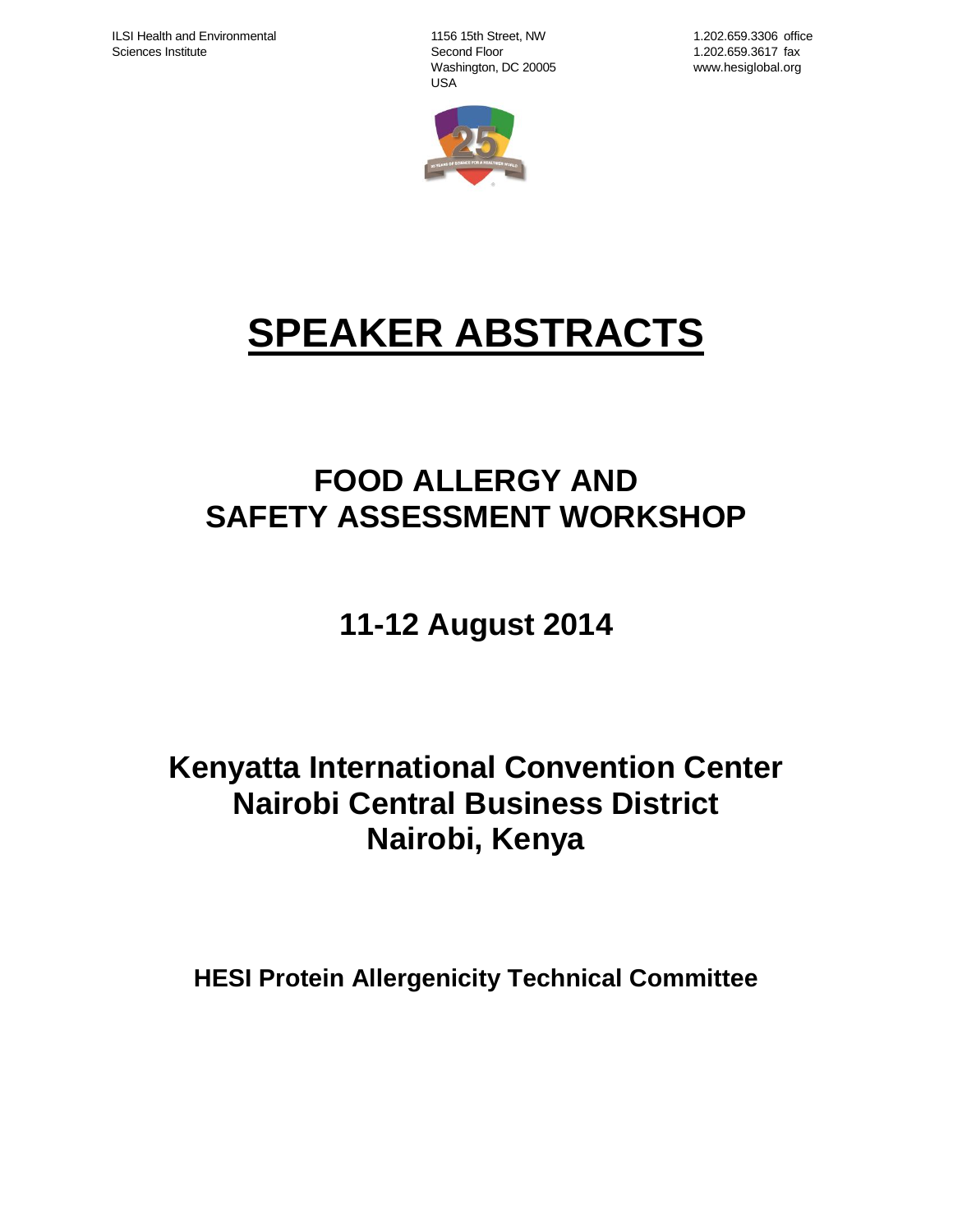

# **SPEAKER ABSTRACTS**

## **FOOD ALLERGY** *Sessions 1-4*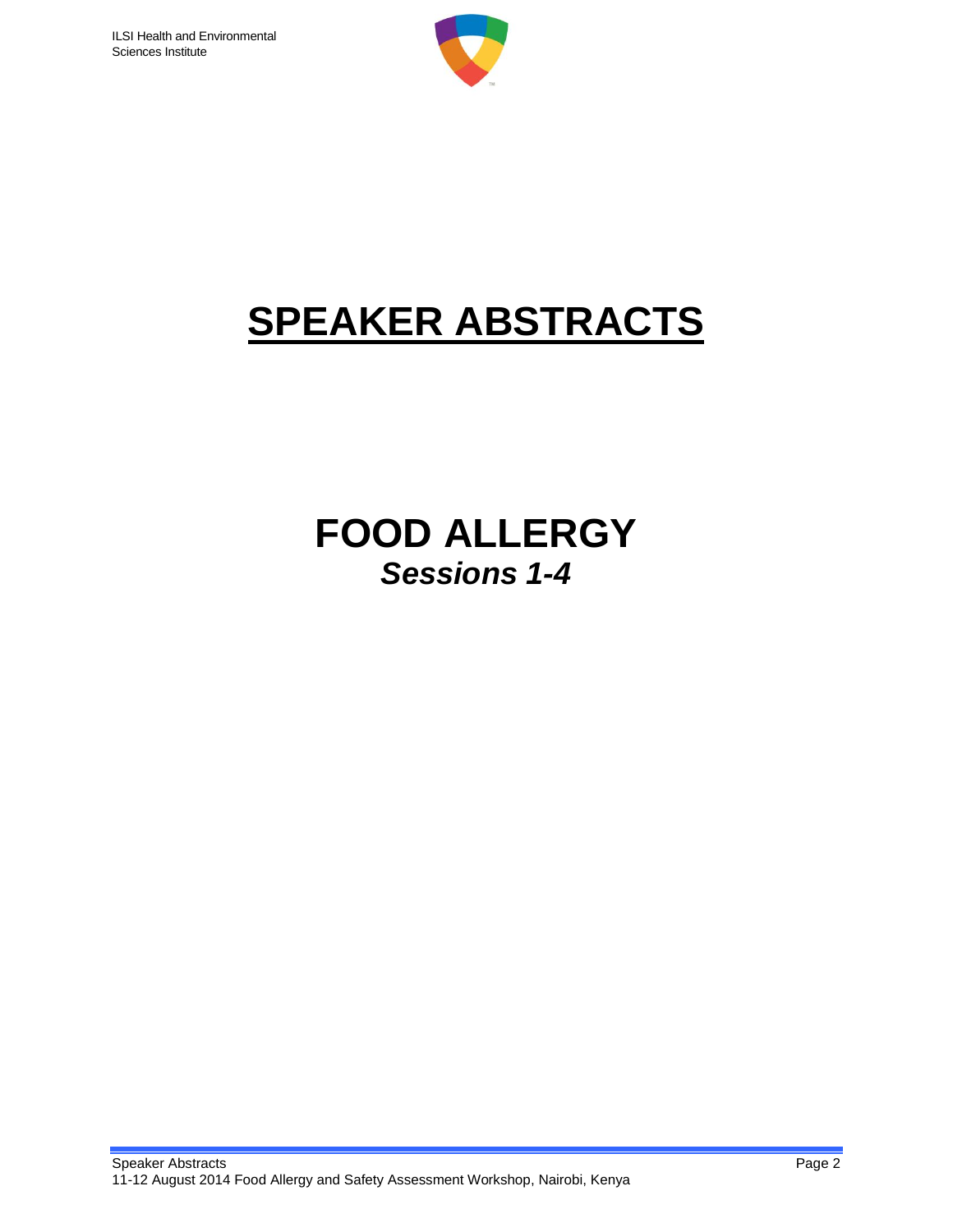

### **What is food allergy?**

**Lars K. Poulsen, PhD, Dr. Med.** Professor, Head of Research Copenhagen University Hospital at Gentofte Hellerup, Denmark

The symptomatology of food allergy is quite variable, and often symptoms originate from more than a single organ among: *the oral cavity*: oral allergy syndrome; *the skin:* urticaria and exacerbation of atopic eczema; the *respiratory system*: rhinitis and asthma; *the gastrointestinal system*: nausea, vomiting, abdominal pain, diarrhea; with additional symptoms being conjunctivitis, angioedema, and generalized anaphylaxis. It is generally believed that whole food allergen proteins either act on the mucosa in the intestinal tract or may be absorbed systemically in a bioactive form. Patients' reactivity to ingestion of allergic foods experienced in the community are extremely difficult to describe, but it is generally assumed that the threshold dosages that can be determined in clinical settings are the most reasonable approximation, even though many cofactors of real-life (infections, allergic co-morbidities, exercise, matrix in which the food is given, alcohol, drugs) may alter the patient's reactivity to challenges.

The most important single factor in food allergy is specific IgE directed against the food allergens. IgE is situated on mast cells, and by allergen cross-linking, mediators are released which form the basis of the acute symptoms. The diagnosis of food allergy is a response to two important questions: Does the patient have a food allergy? And if confirmatory: Which foods will elicit allergic symptoms?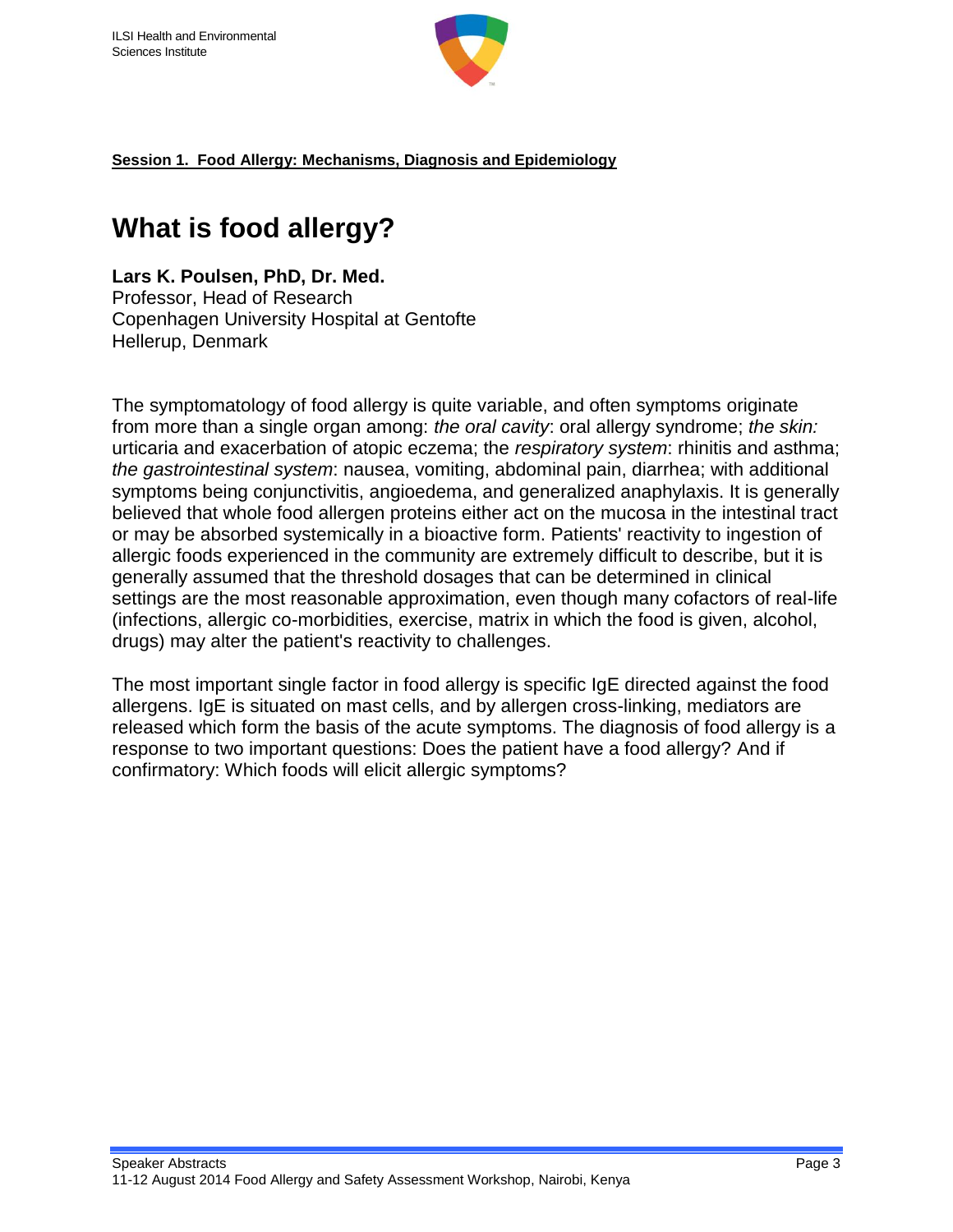

### **How is food allergy diagnosed?**

#### **Montserrat Fernández Rivas, MD, PhD**

Allergy Department Hospital Clínico San Carlos Madrid, Spain

The diagnosis of IgE-mediated food allergy is based on a three-step approach. The first step comprises the collection of a medical history that allows the practitioner to establish the link between symptoms and food intake, identify the potential culprit food(s) and whether an immunological mechanism is involved, and guide the diagnostics tests to be performed and the evaluation of their results. The second step consists of the performance of IgE testing on the food(s) under investigation by means of skin prick tests (SPT) and/or serum determinations using whole foods extracts and individual allergens. The sensitivity of whole extracts is reduced when labile allergens are involved, something that may be overcome with individual component testing. Specificity of IgE testing is hampered by cross-reactivity among foods or between foods and inhalant allergens, and this can only be overcome with oral food challenges. Therefore, to establish the clinical relevance of the sensitization to the food, it is necessary to perform, as a third step, an oral food challenge. This test confirms or rules out the patient's reactivity to the food, although it has the inherent risk of inducing allergic reactions that may be severe and has a high cost.

#### **Reference:**

Muraro et al. 2014. EAACI Food Allergy and Anaphylaxis Guidelines: diagnosis and management of food allergy. *Allergy*. doi: 10.1111/all.12429. [Epub ahead of print]. *Open access:* <http://onlinelibrary.wiley.com/doi/10.1111/all.12429/pdf>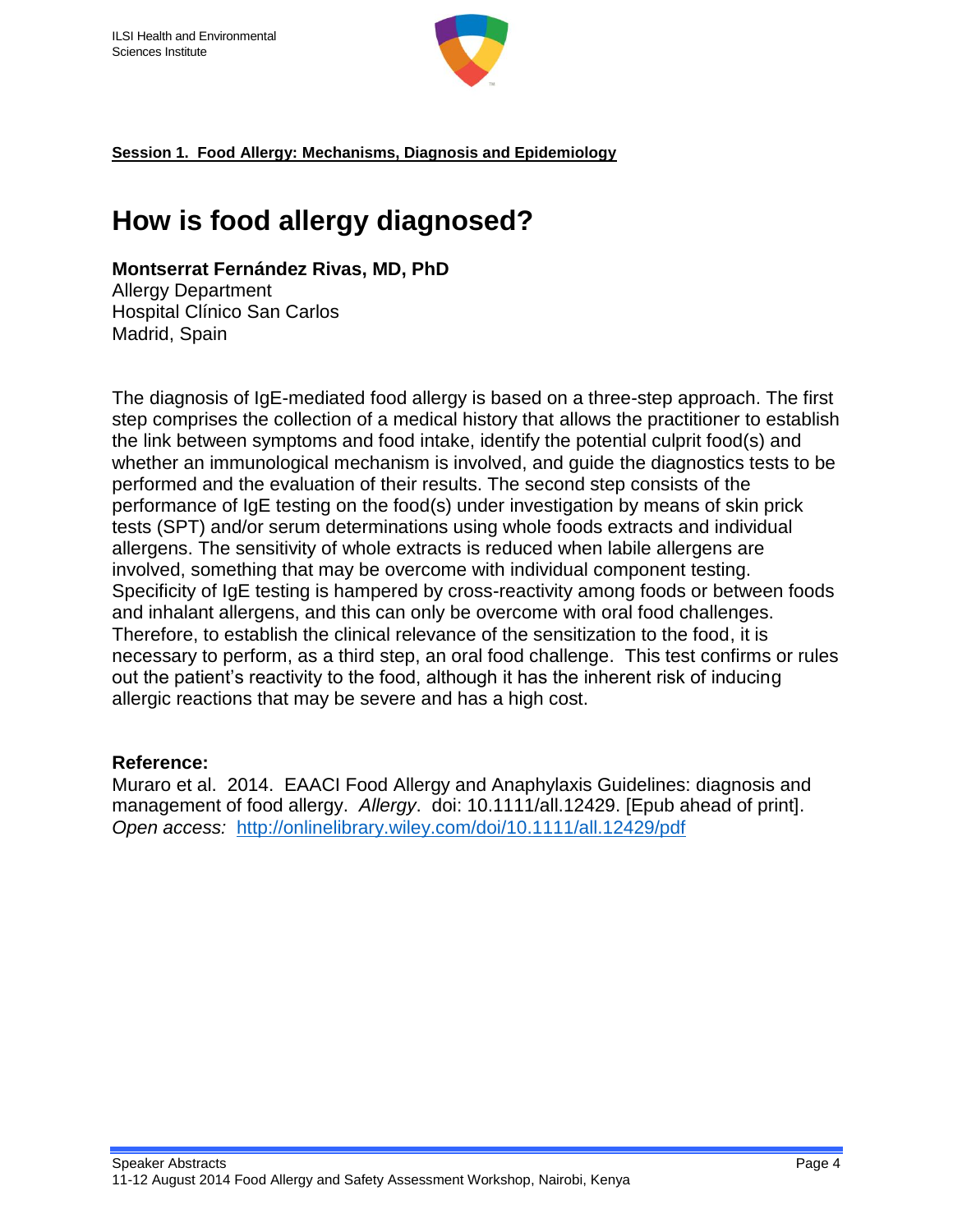

### **Food allergy and different socio-economic backgrounds**

#### **Prof. dr. Maria Yazdanbakhsh**

Head, Parasite Immunology Group Leiden University Medical Center Leiden, The Netherlands

#### **Co-authors:**

Abena Amoah<sup>1,2</sup>, Elias Asuming Brempong<sup>1,2</sup>, Firdaus Hamid<sup>1,3</sup>, Sitti Wahyuni<sup>3</sup>, Daniel Boakye<sup>2</sup>, Taniawati Supali<sup>4</sup>, Ronald van Ree<sup>5</sup>

<sup>1</sup>Department of Parasitology, Leiden University Medical Center, Leiden, The Netherlands <sup>2</sup>Department of Parasitology, Noguchi Memorial Institute for Medical Research, Legon, Accra, Ghana

<sup>3</sup>Department of Parasitology and Microbiology, Hassanudin University, Makassar, Indonesia <sup>4</sup>Department of Parasitology, University of Indonesia, Jakarta, Indonesia

<sup>5</sup> Department of Experimental Immunology and Otorhinolaryngology, Academic Medical Center, Amsterdam, The Netherlands

The prevalence of allergic disorders is often reported to be higher in urban compared to rural areas of developing countries. Within urban centres of countries undergoing economic transition, there is considerable variation in lifestyle and socioeconomic status and this appears to be an important predictor of allergy. The prevalence of allergies as defined by skin prick test positivity to allergens is higher in the urban rich than in urban poor. However, the IgE responses can show very different patterns. IgE responses to allergens are high in the rural compared to urban areas. However, IgE in urban poor is lower than in urban rich. Using both the ISAC biochip and glycan arrays, we have gained more insight into the molecular targets of the IgE from different geographical areas as well as from populations with different socioeconomic status and have suggestions for why IgE can at times not be directly associated with skin prick test positivity or clinical symptoms.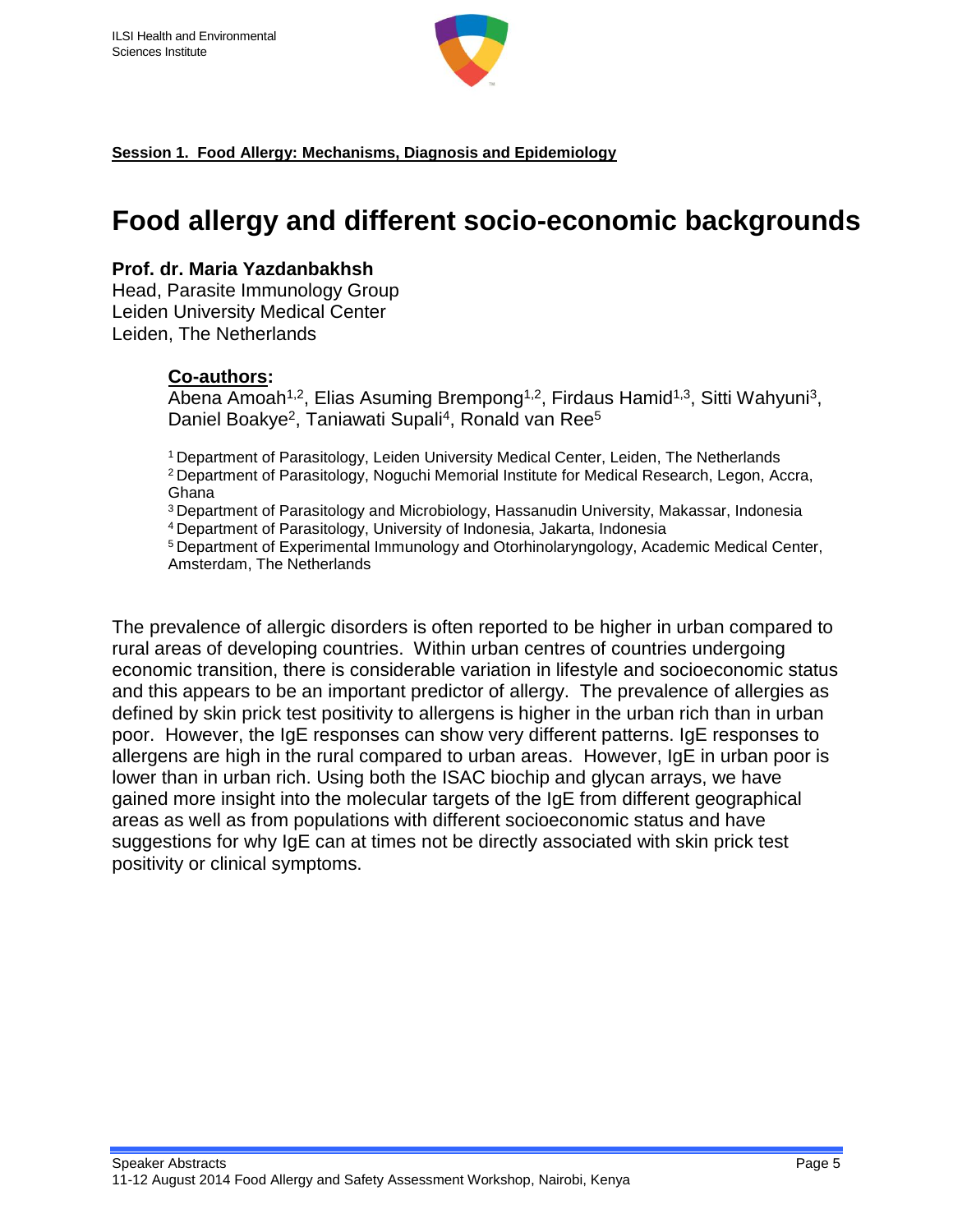

### **Specific mammalian allergens and symptoms of allergic disease: Fel d 1 vs. alpha-gal**

**Adnan Custovic, DM, MD, PhD, FRCP**

Professor of Allergy Institute of Inflammation and Repair University of Manchester University Hospital of South Manchester Manchester, United Kingdom

*[abstract not available]*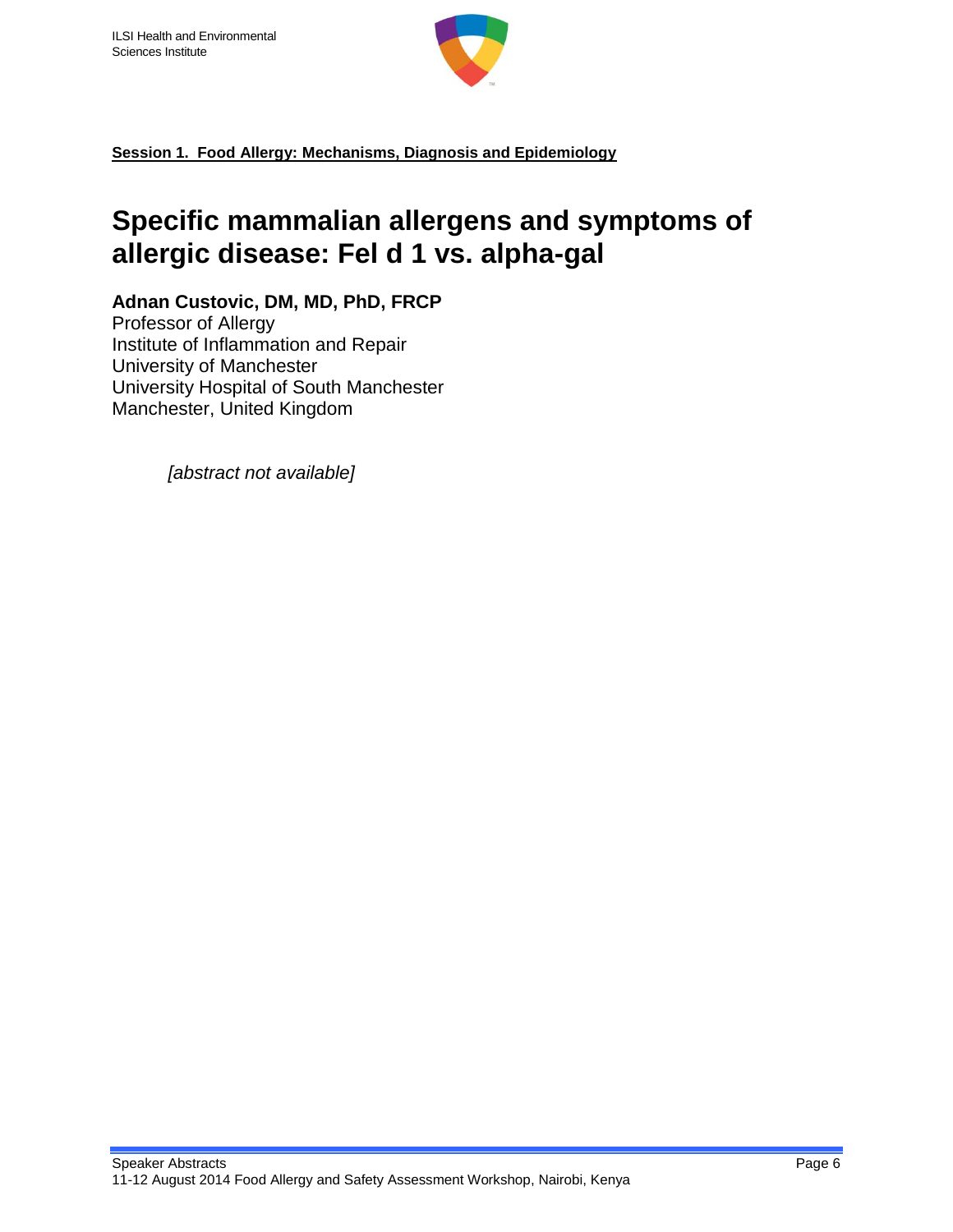

**Session 2. Food and Respiratory Allergy in Eastern Africa**

### **Asthma and allergy-related disease in Uganda**

**Prof. Alison Elliott Harriet Mpairwe, MBChB, MSc, PhD** Research Unit on AIDS Medical Research Council / Uganda Virus Research Institute Entebbe, Uganda

Very little research has been conducted on asthma and allergy-related disease in Uganda. However, these conditions are increasingly recognised as important, especially among the region's rapidly expanding middle classes.

The combination of an environment in which exposure to infectious diseases, including helminths, is still common and the current, rapid transition to an urban lifestyle provide unique opportunities for research to understand the relationship between allergy-related conditions and the environment.

We will report upon recent clinical and epidemiological studies of asthma and atopy in Uganda, and upon the effects of early life infectious exposures on allergy-related outcomes in this setting.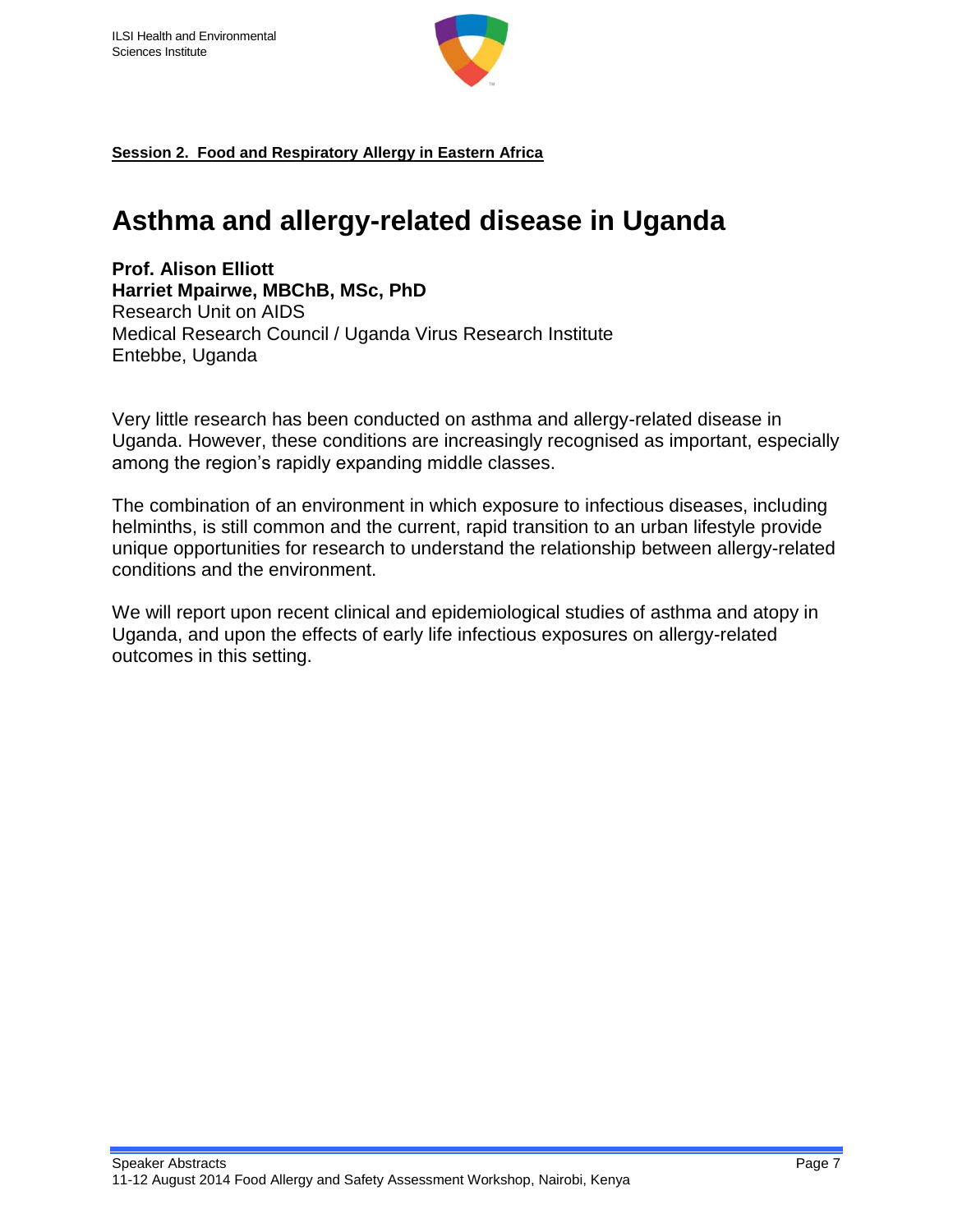

**Session 2. Food and Respiratory Allergy in Eastern Africa**

### **Food and respiratory allergy in Kenya**

#### **Dr. Evans Inyangala Amukoye**

**Director** Centre for Respiratory Diseases Research Kenya Medical Research Institute Nairobi, Kenya

Food is an important cause of anaphylaxis, intolerance and allergies. Less than 6% of respiratory allergies are due to food. Studies done in Kenya in this area are few. Allergy to cow's milk, egg, wheat, soy, peanut, tree nuts, fish, and shellfish constitutes the majority of food allergy reactions worldwide, but reliable estimates of their prevalence are lacking. Allergies in general are common and, in the ISAAC studies done in the 1990s, Africa and Latin America had higher incidences of eczema. For the age group 13 to 14 years, and using data on 663,256 participants from 230 centers in 96 countries, Odhiambo et al. showed prevalence values ranging from 0.2% in China to 24.6% in Columbia, with the highest values in Africa and Latin America. 'Current eczema' in the same study was lower for boys than girls.

Asthma was a common occurrence in Nairobi, Kenya, recording 18% prevalence among the age group 13 to 14 years. Several studies have shown rural urban differences with higher rates reported in urban areas. This has been attributed to life style and pollution. This difference is now narrowing.

The role of helminthes and micronutrient such as Vitamin D will be discussed.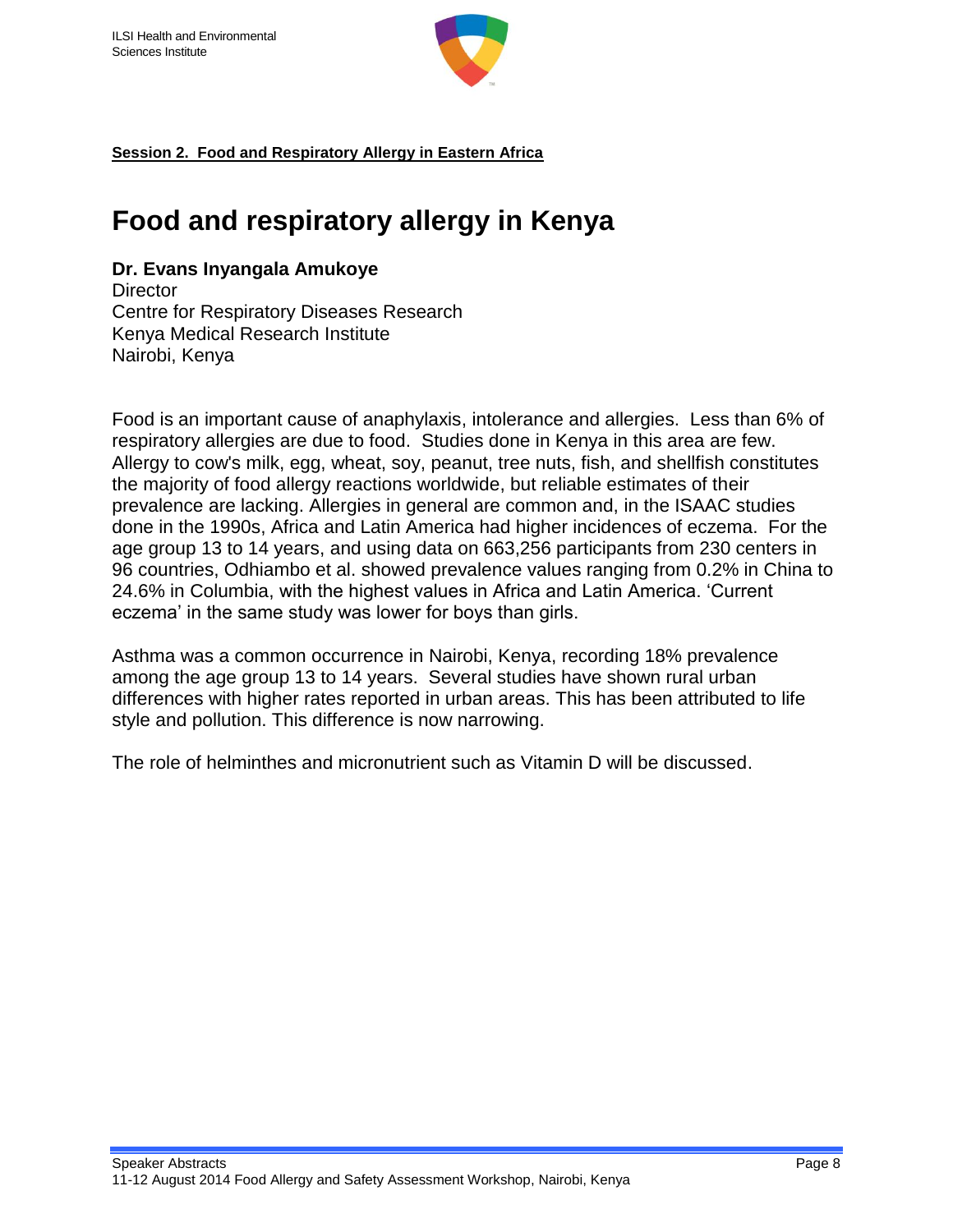

**Session 2. Food and Respiratory Allergy in Eastern Africa**

### **Food and respiratory allergy in Tanzania**

#### **Dr. Nohrasco Mang'ondi**

Lecturer and Dermatovenereologist Bugando Medical Centre Catholic University of Health and Allied Sciences (CUHAS) Mwanza, Tanzania

Tanzania is a large country in east Africa with a general population of 45 million and many different tribes with diverse cultural practices. Food and respiratory allergies are a common known problem, but definition and knowledge of allergic disease differ from one tribe to another and from rural to urban areas.

Food allergy is mostly suspected by many people when they have any chronic or recurrent skin problem which failed to be treated in Hospital, while any dry cough with recurrent nature is attributed to respiratory allergies.

No studies have been done so far to assess the magnitude of food or respiratory allergies, but a few studies have been done in special groups like children. Atopic dermatitis revealed a prevalence of food allergy ranging from 1.4% - 36.5% in some areas of the country. Respiratory allergy ranges from 1.2% - 18.6% in asthmatic and industrial worker populations.

Common food allergies are peanuts, cow's milk, hen egg, and fish, but currently no specific respiratory allergies have been studied.

#### **Conclusion**

Food and respiratory allergy are a common problem although may be differently interpreted by different communities. The burden of allergenic diseases in Tanzania is increasing due to urbanization and industrialization.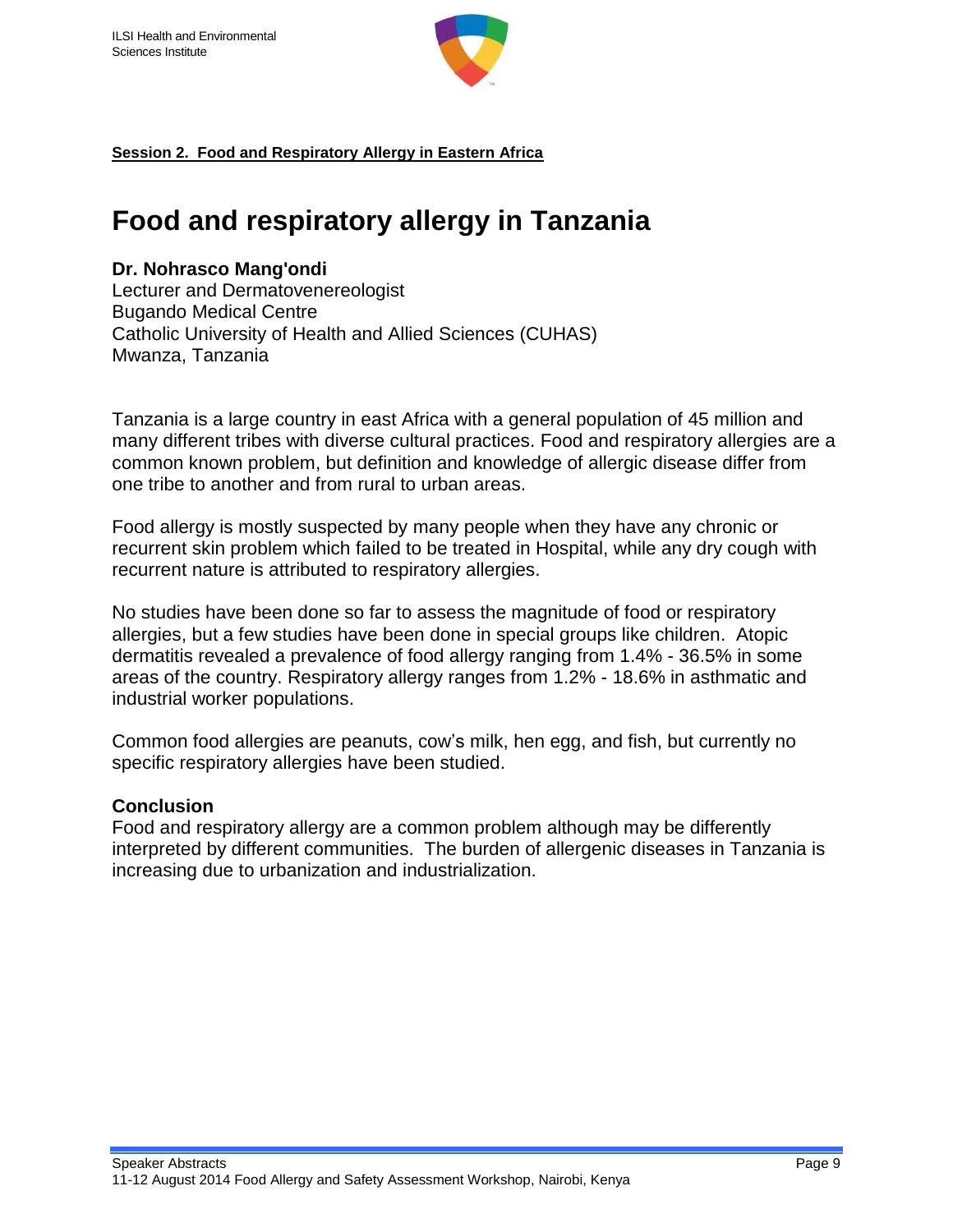

**Session 3. Food and Respiratory Allergy in Western Africa**

### **Food and respiratory allergy in Ghana**

#### **Ms. Abena Amoah**

Department of Parasitology Noguchi Memorial Institute for Medical Research University of Ghana Legon, Ghana

Over the past few decades, there has been a sharp global increase in the prevalence of allergic disorders, particularly among children. We conducted a cross-sectional study to investigate the prevalence of markers of aeroallergy and food allergy among urban and rural children in Southern Ghana. Of particular interest were sensitization to aeroallergens based on specific immunoglobulin E (IgE) levels and skin prick test reactivity, as well as reported symptoms of asthma and wheeze. In addition, food allergy was determined based on reported adverse reactions to food, as well as food sensitization to selected food allergens that included peanut. The effects of factors such as parasitic infections, body mass index, and area of residence on our allergy outcomes were also investigated.

We observed notable urban-rural differences in our allergy outcomes, as well as elevated levels of allergen-specific IgE that did translate into skin prick test positivity or reported symptoms. Further in-depth analysis demonstrated that helminth-induced IgE cross-reactivity may explain in part the lack of skin reactivity to allergens such as peanut in the face of elevated allergen-specific IgE. Overall, our investigation demonstrates the complexities underlying the rise in allergic diseases in rapidly developing countries such as Ghana.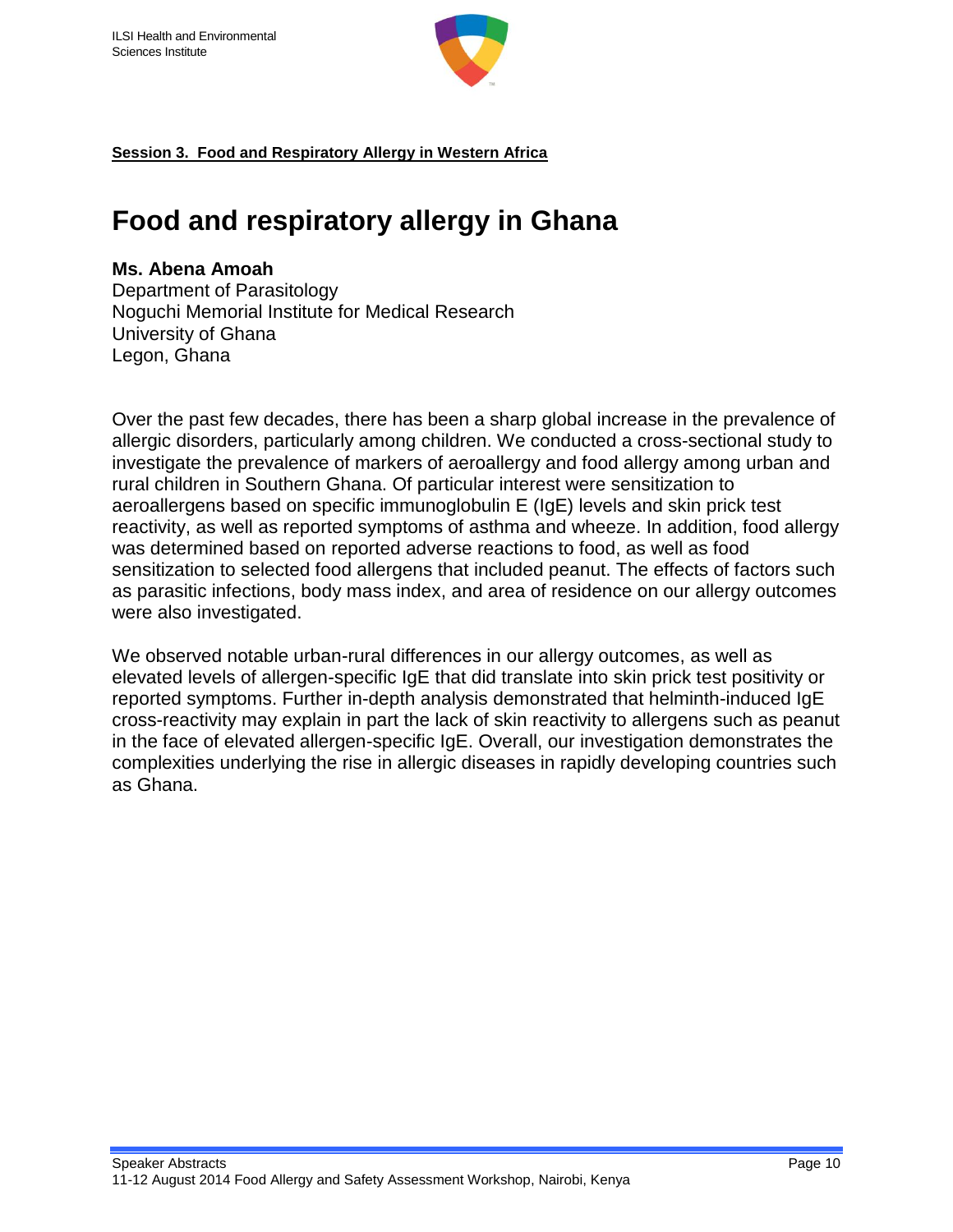

**Session 3. Food and Respiratory Allergy in Western Africa**

### **Risk factors for food adverse reaction reporting in Lambaréné, Gabon**

#### **Ayola Akim Adegnika, MD, PhD**

Co-Director and Group Leader Immuno-Epidemiology of Parasitic Infections (IEPI) Centre de Recherches Médicales de Lambaréné (CERMEL) Hôpital Albert Schweitzer Lambaréné, Republique of Gabon

Allergy disorders constitute a major public health problem in developed countries. In developing countries, data for allergy disorders are mainly available on inhalant allergy, while few data are available on food allergy disorders. In these countries, allergy disorders are negatively associated with poor hygiene and microbial infections, including helminths infections.

Lambaréné is a semi-urban city in Gabon which is endemic for parasitic infections including helminths parasites, and is composed of different socio-economic groups, geographic areas (rural, semi-urban and rural), and diverse food intake. Lambaréné was chosen to conduct a nested case-control study to assess factors associated with food adverse reaction reporting.

Data were collected on self-reported adverse food reactions in 2,679 participant at a cross-sectional level. The number of participants reporting the adverse food reaction was 353 (13.2%). From this cross-sectional cohort, 105 cases and 216 controls were selected for further assessment of factors associated with food adverse reaction, including parasitic infection, socio-economic status, and confirmatory tests including skin prick test as well as a measurement of specific IgG-E with reported food adverse reaction.

It was found that independent risk factors for food adverse reaction reporting included infection with schistosomiasis (OR (95%CI)) (0.44(0.22-0.55)) and living in the administrative area (OR (95%CI)) (4.15(1.63-11.16)). However there is no statistically significant correlation or association between specific IgE, as well as specific skin prick test positive, with food adverse reporting.

This population-based study reports for the first time food adverse concerns in Lambaréné and surrounding population, but fails to confirm so far a single true food allergy using existing and validated tools. Further investigations are needed to alleviate this discrepancy.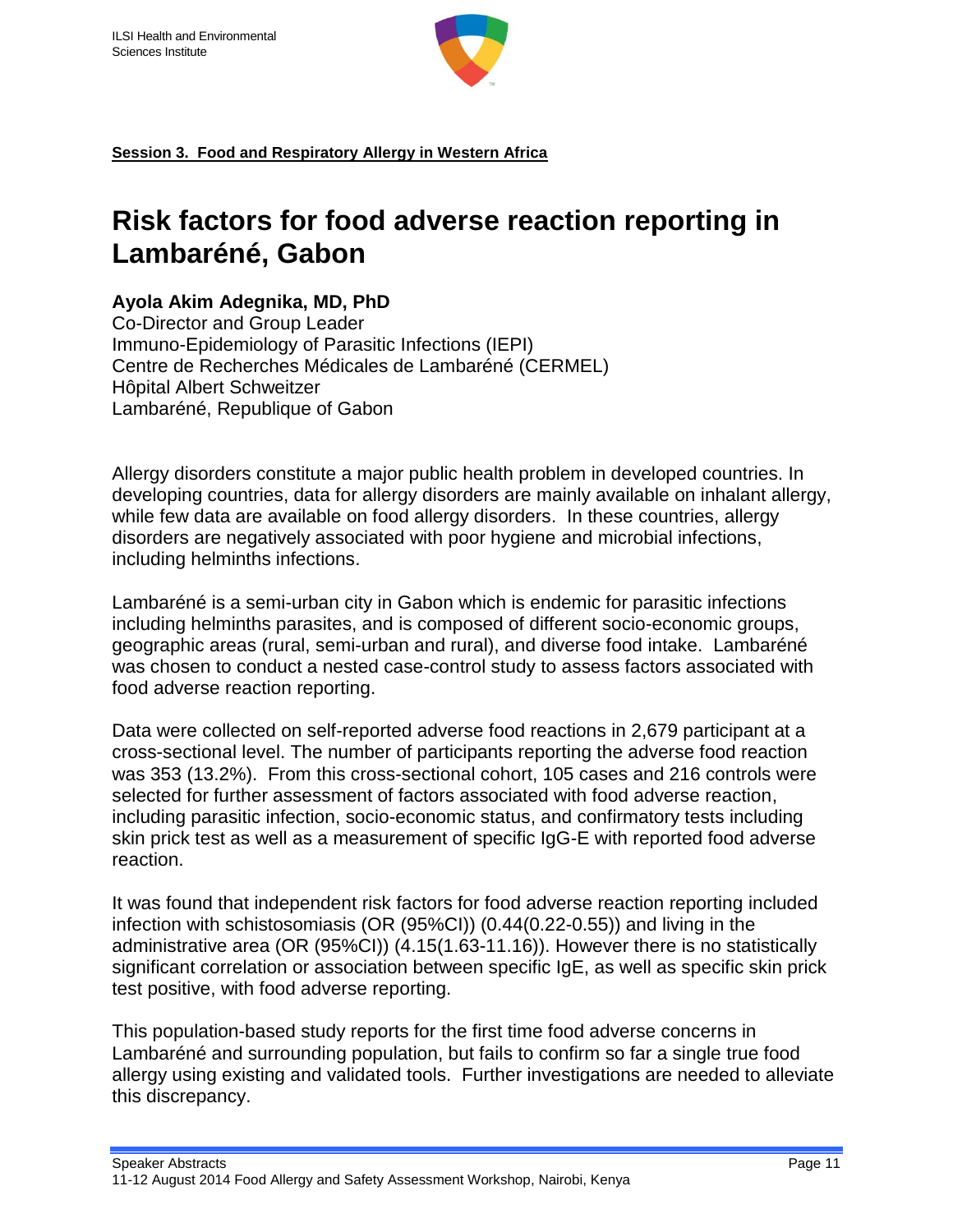

**Session 4. Food and Respiratory Allergy in Southern Africa**

### **Food and respiratory allergy in Zimbabwe**

#### **Professor Elopy Sibanda, MD**

Asthma, Allergy & Immune Dysfunction Clinic Harare, Zimbabwe

Diseases that result from allergic reactions are common worldwide. Their frequency and associated triggers are rarely documented in Africa. We have summarized the findings of an audit of laboratory test results of 981 patients referred to a specialist allergy clinic in Harare, Zimbabwe. The test panels included eleven inhalants (house dust mites, pollen, animal hair and molds) and twenty-two food allergen sources. The food allergen sources included egg, milk, grains, nuts, fruits and vegetables.

Serological reactivity to allergen sources was found in all age groups tested. The majority of the patients were children or young adults. A steep increase in the numbers of allergic patients was noted in individuals born in the last 20 years. The numbers of people with moderate to severe allergic diseases more than doubled with each decade from 1980 to 2010. The most significant inhalant allergen sources were house dust mites and pollen. House dust mite sensitization exceeded 50% in some age groups. Grass pollen was more frequently diagnosed than tree and weed pollen. Patients with grass pollen allergy reached 30% in certain age groups. The numbers of people with food allergen sensitization were lower than those with house dust mite or pollen allergy. The most prominent food allergen sources were potato and peanuts. Allergy to milk and seafood was infrequent. This study confirms the persistence of inhalant allergic diseases in Zimbabwe and reports the increasing prevalence of food allergy. The study also notes that in some cases (peanut, potato), sensitization does not always translate to clinical manifestations of disease.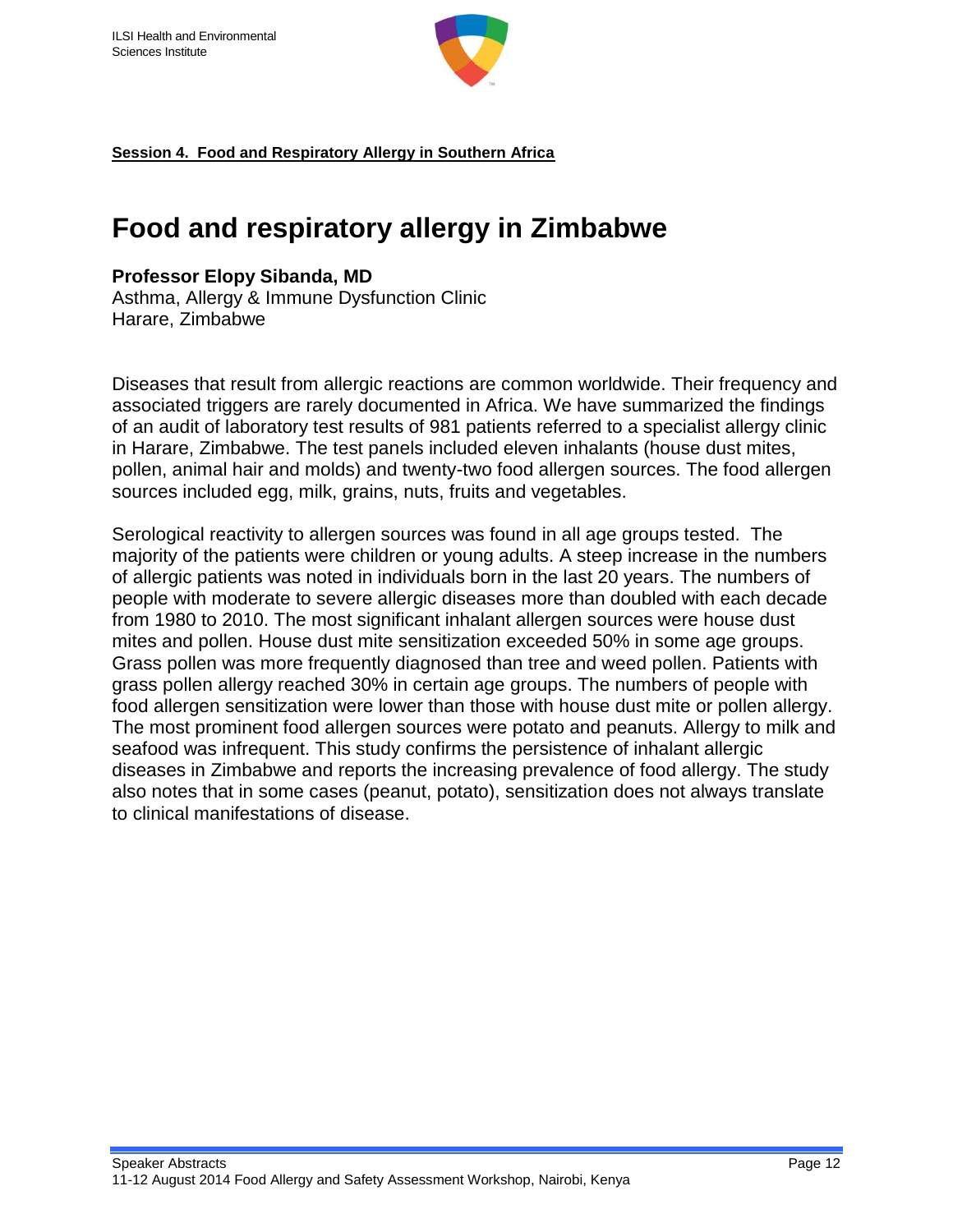

**Session 4. Food and Respiratory Allergy in Southern Africa**

### **Food allergy in South Africa**

#### **Prof. Michael Levin**

Head, Division of Asthma and Allergy Department of Paediatrics Red Cross Children's Hospital Cape Town, South Africa

There is a paucity of information about food allergy in South Africa. Recent and ongoing studies are starting to cast light on the epidemiology of food allergy.

#### **SAFFA STUDY**

#### **Primary researchers: Mike Levin, Maresa Botha, Wisdom Basera, Claudia Gray**

**Introduction:** There are no data on the prevalence of food allergy (FA) in unselected South African children, a shortfall which this study addresses. The South African Food sensitisation and Food Allergy (SAFFA) study aims to determine the prevalence of IgE-mediated food sensitisation and food allergy in unselected 12-36 month old urban South African children.

**Methods:** This cross-sectional study recruited 12-36 month old toddlers from randomly selected registered crèches in Cape Town. Parents of eligible children in the crèche completed a questionnaire and the children had skin prick tests (SPT) for cow's milk, egg, soya, wheat, peanut, hazelnut and fish (cod). Participants with SPT test > 1mm, who were not tolerant to that food had an oral food challenge (OFC) to assess for IgE-mediated food allergy. Parents choosing not to participate completed a non-participant questionnaire to control for bias.

**Results:** Of 435 eligible participants, 281 responded (65% response rate) and 253 of 263 enrolled participants completed the study (96% completion rate). Of 10 children meeting the criteria for OFC, 7 completed challenges. Participants were black African (42.3%), Caucasian (13.0%), and Mixed Race (44.7%).

The prevalence for SPT ≥ 1mm to any food was 11.9% (95% CI: 7.9-15.9%), SPT ≥ 3mm 9.8% (95% CI: 6.2–13.6%), ≥ 7mm 4.0% (95% CI: 1.5-6.4%), and OFC confirmed food allergy 1.2% (95% CI: 0.2-3.4%) (3 food challenges remain to be done meaning that 1.2% is a minimum value for the prevalence of FA).

The most common sensitisation was to egg and then peanuts. Sensitisation ≥ 1mm to fresh egg was 8.3%, 7.5% ≥ 3mm, 4.0% ≥ 7mm with 2 (0.8%) positive OFCs. Sensitisation ≥ 1mm to peanut was 4.7%, 3.6 % ≥ 3mm, and 1.2% ≥ 7mm with 2 (0.8%) positive OFCs. Sensitisation ≥ 1mm for soya was 2.0%; wheat 1.6%; and for cow's milk, fish, and hazelnut 1.2% each. 4.7% of participants were poly-sensitised.

In general, sensitisation in Black African and Mixed Race children were slightly higher than in Caucasian participants, viz at SPT ≥ 1mm 12.8%, 11.6%, and 9.8%, respectively; SPT ≥ 3mm 11.9%, 8.0%, and 9.7%, respectively; and SPT ≥ 7mm 4.6%, 3.5%, and 3.2%.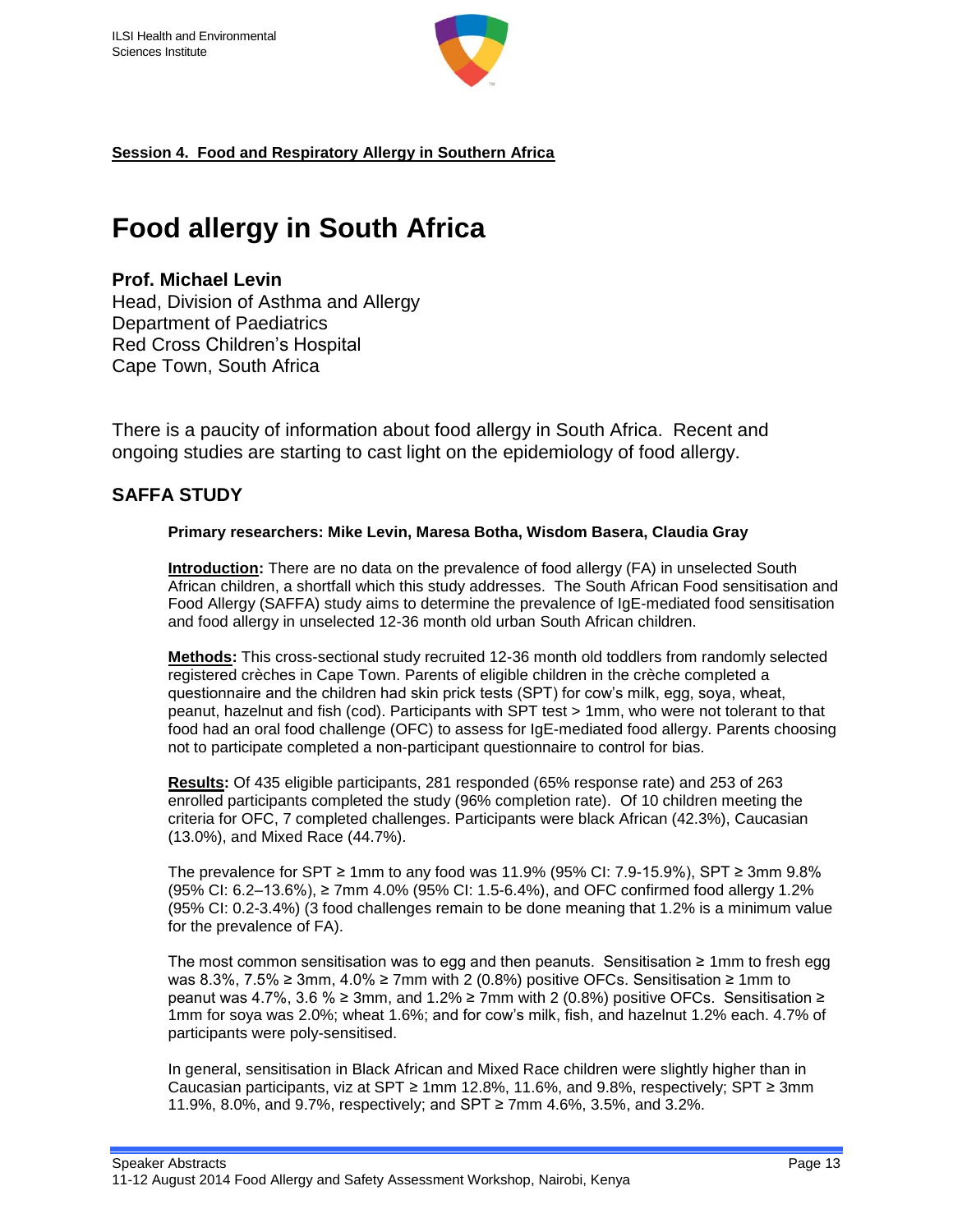

**Conclusion:** This is the first food challenge proven prevalence of FA determined in unselected children in Africa and provides a basis for further monitoring of a population possibly only at the beginning of the food allergy epidemic.

Although not statistically significant, the higher sensitisation rates in Black African and Mixed Race children are similar to the high rates of aeroallergen sensitisation seen in unselected and allergic populations. Further expansion in the next phase of the study will compare the prevalence of sensitisation and food allergy between urban Caucasian, Mixed Race and Black African children and between rural and urban Black African Xhosa children, and will generate populationspecific cut-off levels for SPT and Immunocaps with 95% positive predictive values.

#### **RXH FOOD CHALLENGE AUDIT: OVERVIEW**

#### **Primary researchers: Talita Van Der Watt, Mike Levin**

**Introduction:** The diagnosis and confirmation of food allergies can be challenging. The gold standard for diagnosing food allergy is the double-blind, placebo-controlled oral food challenge; however, open oral food challenges (OFC) are useful to exclude food allergies.

**Methods:** This is a retrospective, descriptive study of children who presented to Red Cross Children's Hospital's tertiary Allergy clinic with food allergies and subsequently had OFC during the 39 month period from February 2011 to April 2014.

**Results:** Two hundred and two OFCs were performed on 142 children (age 9 months to 14 years). Challenges were done to 18 different foods. Egg, peanut, baked egg, and cow's milk made up the largest number at 64, 37, 29, and 25 respectively.

Ninety four (66.2%) children had a single OFC, while 39 (27.5%) had 2 challenges and 9 children had more than 2 challenges.

Thirty eight (18.8%) challenges were positive with reactions varying from mild rash to wheeze. The rate of positive reactions increased significantly over the study period from 11.6% (n=5/43) in 2011 to 14.5% (n=10/69) in 2012, 21.5% (n=14/65) in 2013, and 36% (n=9/25) in 2014 (p=0.01). The most common reaction was urticaria in 23 (60.5%) and angioedema in 11 (28.9%). Three (7.9%) had wheezing.

Fourteen percent of egg challenges (n=9/64), 35.1% of peanut challenges (n=13/37), 17.2% of baked egg challenges (n=5/29) and 20% of cow's milk challenges (n=5/25) had a positive outcome. There is a significant difference between the median age at challenge (egg 53 months, peanut 67 months, baked egg 38 months and cow's milk 29 months) (p=0.01). Baked egg challenges with positive outcomes occurred in younger children than those with negative food challenges  $(13 \text{ vs } 44 \text{ months})$   $(p=0.04)$ .

Co-morbidities were common in our population: atopic dermatitis was present in 73.9% (n=105/202), asthma in 37.3% (n=53/202), allergic rhinitis in 45.8% (n=65/202), and allergy to multiple foods in 62.7% (n=89/202). Co-morbidity prevalence was significantly different between groups with positive and negative OFC outcomes (p<0.01).

**Conclusion:** Oral food challenges are necessary to accurately diagnose children with food allergies. With increased utilization of OFCs, increased numbers of true food allergy diagnoses are made. The prevalence and age of food allergy varies with different foods tested. Peanut allergy was the most common food allergy diagnosed. The presence of other atopic diseases had a significant impact on the outcome of food challenges.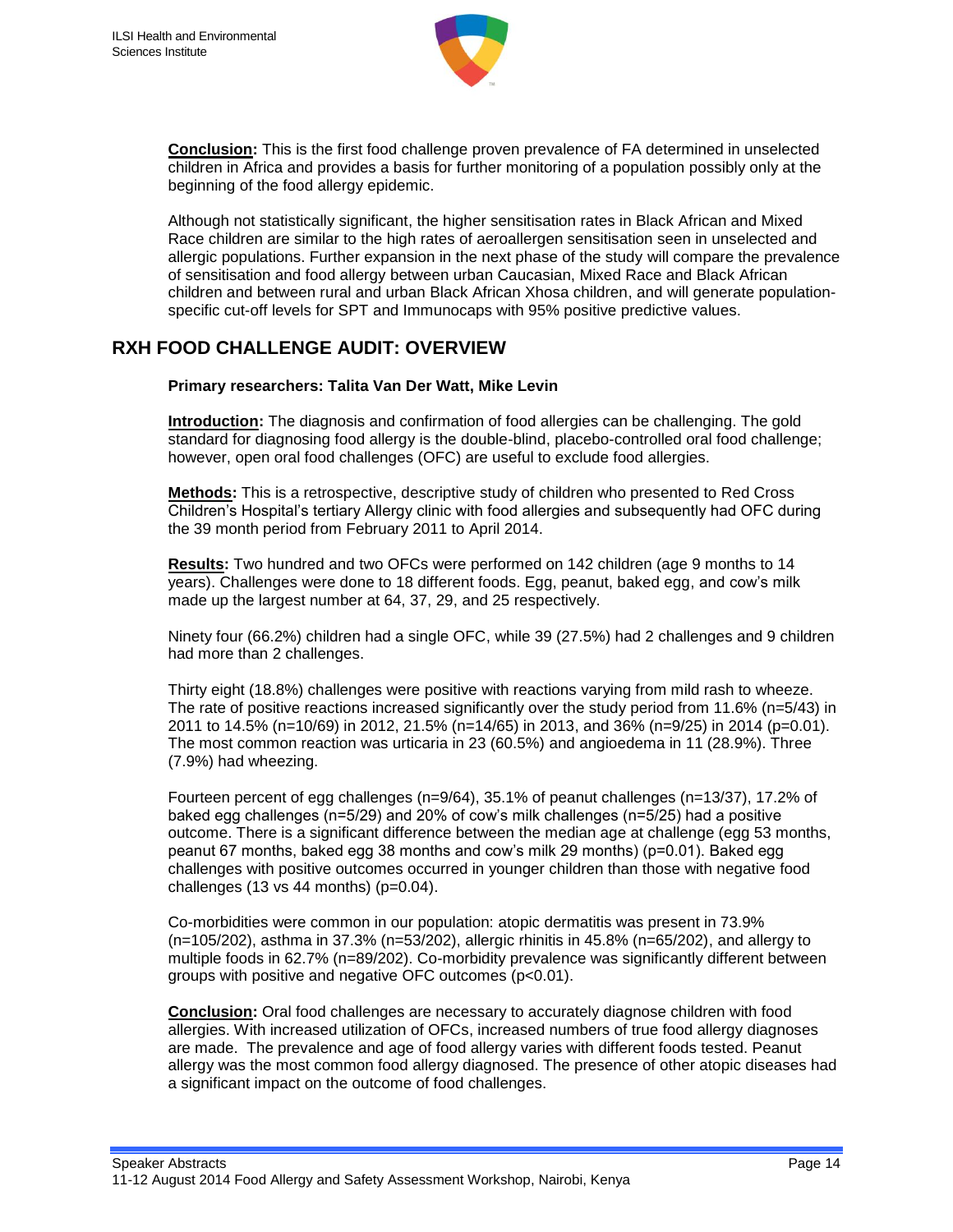

#### **RXH FOOD CHALLENGE AUDIT: SPECIFIC IgE ANALYSIS**

#### **Primary researchers: Talita Van Der Watt, Mike Levin**

**Introduction:** Sampson determined 95% positive predictive values (95% PPVs) for food challenge outcome in children in a first world country. These values are used worldwide in decision making processes regarding oral food challenges and in the diagnosis of symptomatic food hypersensitivity. Predictive values for African children have not been determined. Decision points determined include IgE to egg of 7kU/l and 2kU/l for children above and below 2 years of age, IgE to cow's milk of 15kU/l and 5kU/l for those above and below 2 years of age, and IgE to peanut above 14kU/l. We aim to compare the applicability of international 95% PPVs for IgE levels in the African setting to determine whether significance of specific IgE levels differs from international standards and varies with ethnicity.

**Methods:** This is a retrospective, descriptive study of children who presented to Red Cross Children's Hospital's tertiary Allergy clinic with food allergies and subsequently had open oral food challenges (OFC) over the 39-month period from February 2011 to April 2014.

**Results:** Two hundred and two OFCs were done on 142 children between the ages of 9 months and 14 years. Egg, peanut, and cow's milk made up the largest number of challenges at 64, 37 and 25, respectively. Thirty-eight (18.8%) challenges had a positive outcome.

The majority of challenges were done in children of mixed race (84.1%), with black African and white children accounting for 12.9% and 3%, respectively. The rate of positive food challenges differed for children of different ethnicity.

Challenges had a positive outcome in 18.8% (n=32/170) of challenges in children of mixed race, 15.4% (n=4/26) of black African, and 33.3% (n=2/6) of those done in white children. Median age at challenge was 47 months for mixed race children, 42 months for black African and 117 months for white children. There was a significant difference in the median ages at challenge (p=0.007). Further analysis was not performed on white children as numbers are too small.

IgE levels for each food and each challenge outcome were compared to the published 95% PPVs. In challenges to egg, 36.1% (17/47) mixed race and 42.9% (3/7) black African had negative OFCs with IgE above the 95% PPV. In cow's milk challenges, 40.0% (6/15) mixed race and 80.0% (4/5) black African children had negative OFCs with IgE above the 95% PPV. For peanut challenges, 21.7% (5/23) mixed race children had negative OFC outcomes with IgE above the 95% PPV. Black African did not have negative OFCs with IgE above the 95% PPV (0/1).

**Conclusion:** In this setting, large numbers of patients have negative challenges despite IgE levels above the internationally derived 95% PPVs. A higher proportion of Black African children have negative egg and milk challenges despite IgE levels above the internationally derived 95% PPVs; however, the converse is true with regards to peanut challenges.

#### **FOOD ALLERGY IN CHILDREN WITH ECZEMA**

#### **Primary researchers: Claudia Gray, George Du Toit, Mike Levin**

#### **Introduction**

In 2009, South African infants with atopic dermatitis were shown to have frequent sensitisation to foods, most commonly egg white (47.1%), cow's milk (28.4%), and peanuts (26.8%). This study did not, however, explore clinical food allergy. In 2011, the South African food allergy-eczema study showed children attending a tertiary dermatology clinic for atopic dermatitis were shown to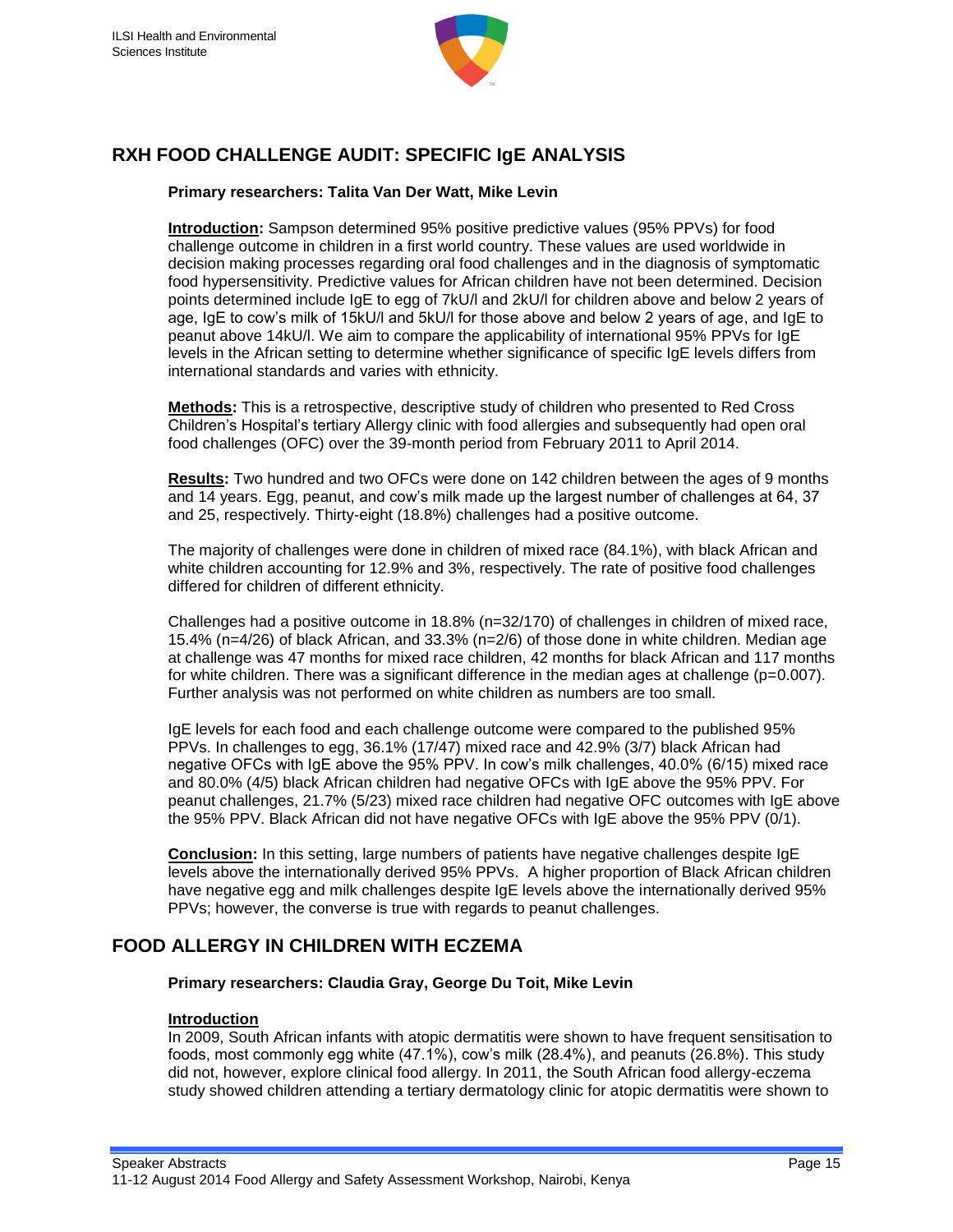

have even higher sensitisation rates (66% to at least one food), most commonly to egg (54%), peanuts (43%), and cow's milk (27%). This latter study had stringent criteria for defining food allergy, with incremental oral food challenges where indicated, and found 40% of patients to have an IgE-mediated food allergy (25% were allergic to egg, 24% to peanut and 2% to cow's milk).

Age of onset of eczema below 6 months was a significant risk factor for food allergy, with much higher prevalence of food sensitisation (86%) and food allergy (66%) in children with eczema onset before 6 months compared to those with onset between 6-12 months or after 1 year. The study confirmed that in our local population, age of assessment affects allergy prevalence with 50% of patients under the age of 2 years at the time of study having a food allergy, compared with 25% of patients above the age of 4 years. Greater severity of eczema is also associated with higher risk of food allergy.

We then compared peanut sensitisation patterns, true peanut allergy, and peanut component patterns between South African children with atopic dermatitis (AD) of Black (Xhosa) origin and children of mixed race to determine whether there are ethnic differences in peanut sensitisation and peanut allergy patterns in South African children with AD.

**Methods**: 100 children (6 months to 10 years) with moderate to severe AD were randomly selected from a dermatology clinic at the Red Cross Children's Hospital in Cape Town. They underwent food allergy screening by questionnaire and skin prick tests, and allergen specific IgE was assessed with ISAC 103 component microarray testing. Those who were sensitised to peanut (n=43) had additional ImmunoCAP tests for components rArah 1,2,3,8 and 9. Patients with any uncertainty regarding clinical peanut allergy (n=25) underwent incremental open oral food challenges. Sensitisation was defined as SPT ≥ 3mm or ISAC > 0.3Units, and allergy as positive food challenge or convincing recent history of reaction with positive SPT/specific IgE above the "traditional" 95% positive predictive values for peanut allergy (8mm for SPT, 14kU/L for specific IgE).

**Results**: Overall, 43% of patients were peanut sensitised (53% mixed race and 37% Xhosa, p=0.1). Peanut allergy rates were high overall (24%), though significantly lower in the Xhosas (15%) compared with mixed race (38%, p=0.01), despite comparable baseline characteristics. Traditional 95% positive predictive values for SPT (≥8mm), peanut specific IgE (≥ 14 kU/L) and ImmunoCAP rArah2 (≥ 0.35 kU/L) fared well in the mixed race group (88%, 90%, and 93%, respectively), but poorly in the Xhosa group (80%, 57%, and 53%).

Component tests had a similar pattern in both ethnic groups with Arah2 being most strongly associated with peanut allergy in both ethnic groups. However, the likelihood of allergy with a positive rArah2 (≥ 0.35 kU/L) was significantly lower in Xhosa than mixed race patients (53% v 93%, p=0.01). Arah 3, 8, and 9 were more commonly positive in tolerant patients in both ethnic groups with Arah9 having the strongest association with tolerance of any single component.

**Conclusion:** In Xhosa patients, sensitisation to peanut (including Arah2) is significantly less likely to equate to true allergy than in mixed race patients. Traditional 95% PPV for peanut allergy perform poorly in Xhosa patients. The component Arah2 is the most valuable for differentiating sensitisation from allergy in both ethnic groups; Arah9 is associated with asymptomatic sensitisation.

#### **EOSINOPHILIC OESOPHAGITIS IN CAPE TOWN, SOUTH AFRICA**

#### **Primary researchers: Mike Levin, Cassim Motala**

**Introduction**: Eosinophilic oesophagitis has been described in patients from all ethnic backgrounds in studies originating in all continents apart from Africa.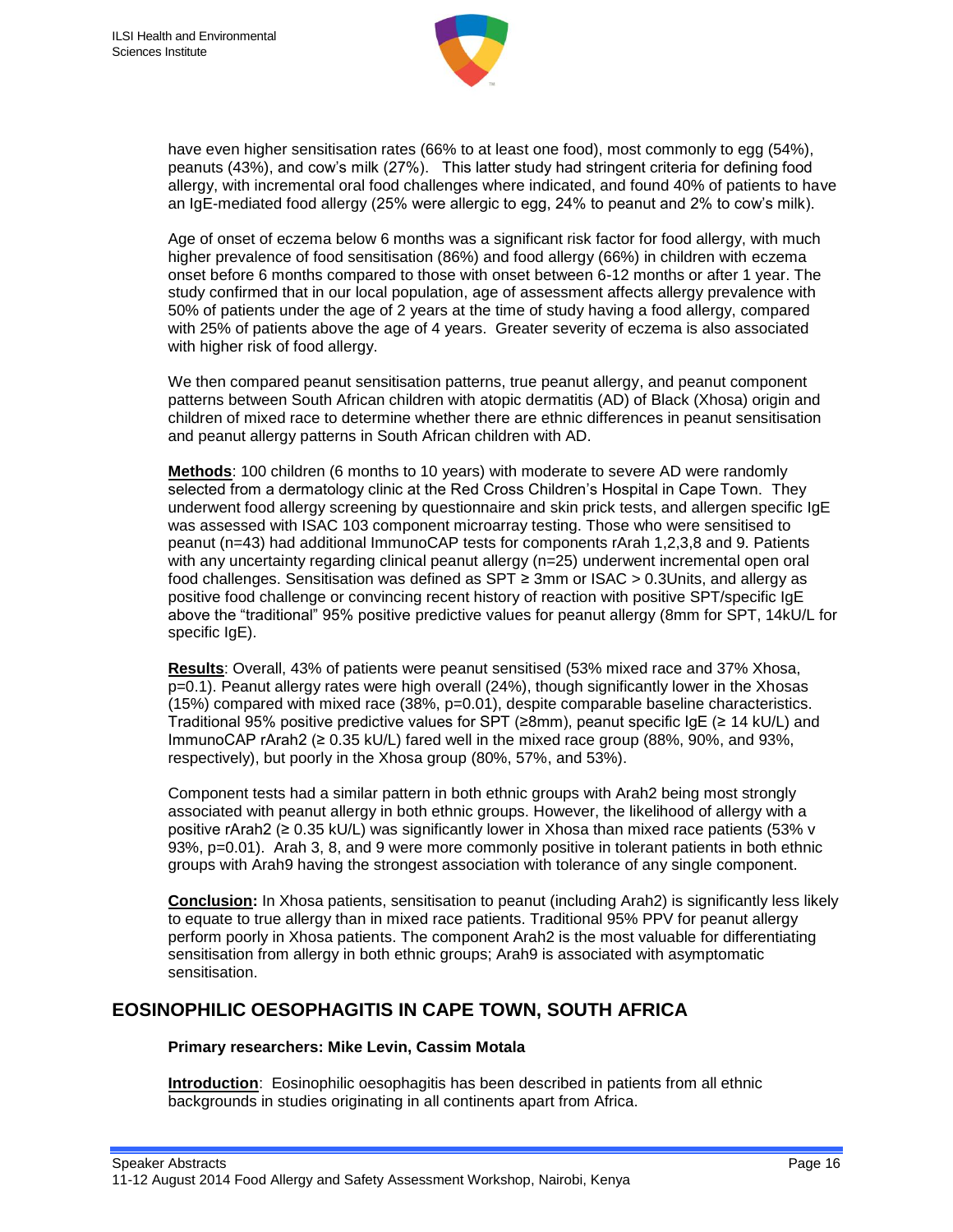

**Methods:** This is a descriptive study of children who were diagnosed with eosinophilic oesophagitis at Red Cross Children's Hospital's tertiary Allergy clinic during 2009 to 2010.

**Results:** A cohort of 8 patients (3 boys, 5 girls) identified at Red Cross Hospital during 2009-2010 is described: Average age: 7 years (1yr 11 months to 15 years 10 months) Ethnicity: 2 Caucasian, 5 mixed, 1 Black African Age of onset: mean 3 years, median 1 year 4 months Age of diagnosis: mean 6 years 3 months; median 3 years 9 months Time to diagnosis: mean 3 years 3 months, median 6 months, IQ range 5 months to 6 years.

Presenting symptoms in order of prevalence are reflux (7/8), long time to eat (6/8), difficult swallowing (6/8), growth failure (5/8), food refusal (5/8), and painful swallowing (4/8). Associated atopic diseases comprised immediate food allergy (6/8), eczema (6/8), rhinitis (6/8), asthma (3/8) and urticaria (2/8).

Total of 26 biopsy specimens; mean 3.25 per patient. Only 4/8 confirmed peak eosinophil count >15/hpf, 7/8 had minor features present. Food skin prick tests 152 (19 per patient). Positive skin tests ≥ 1mm 57 (13 per patient). The most commonly identified foods are peas, wheat, milk, egg white, banana, and egg yolk. Skin tests ≥ 3mm 32 (7 per patient). Most commonly identified foods by SPT > 3mm are egg yolk, egg white, peas, soya, rye, rice, carrot, and green beans. Patch tests 167 (21 per patient). 30 positive, average of 4.3 per patient. Most commonly identified foods are beef, peanut, lamb, chicken, soy and ham.

All commenced on initiation of short course of oral steroids. All put on targeted elimination diet. All had clinical improvement. 3 controlled and acceptable symptoms, 2 some symptoms and difficulties, 2 very symptomatic with poor control, 1 defaulted.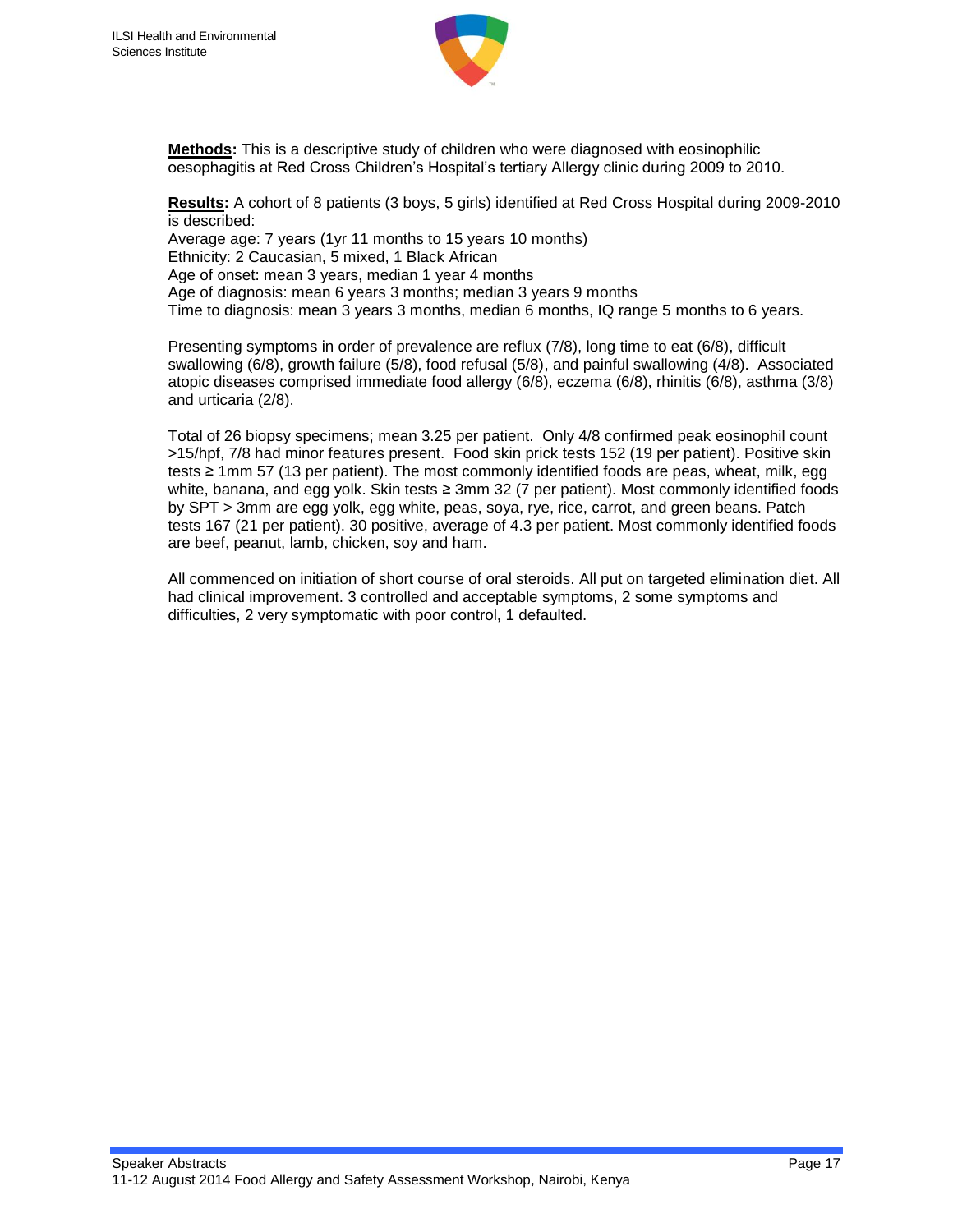

# **SPEAKER ABSTRACTS**

# **AGRICULTURAL BIOTECHNOLOGY SAFETY ASSESSMENT**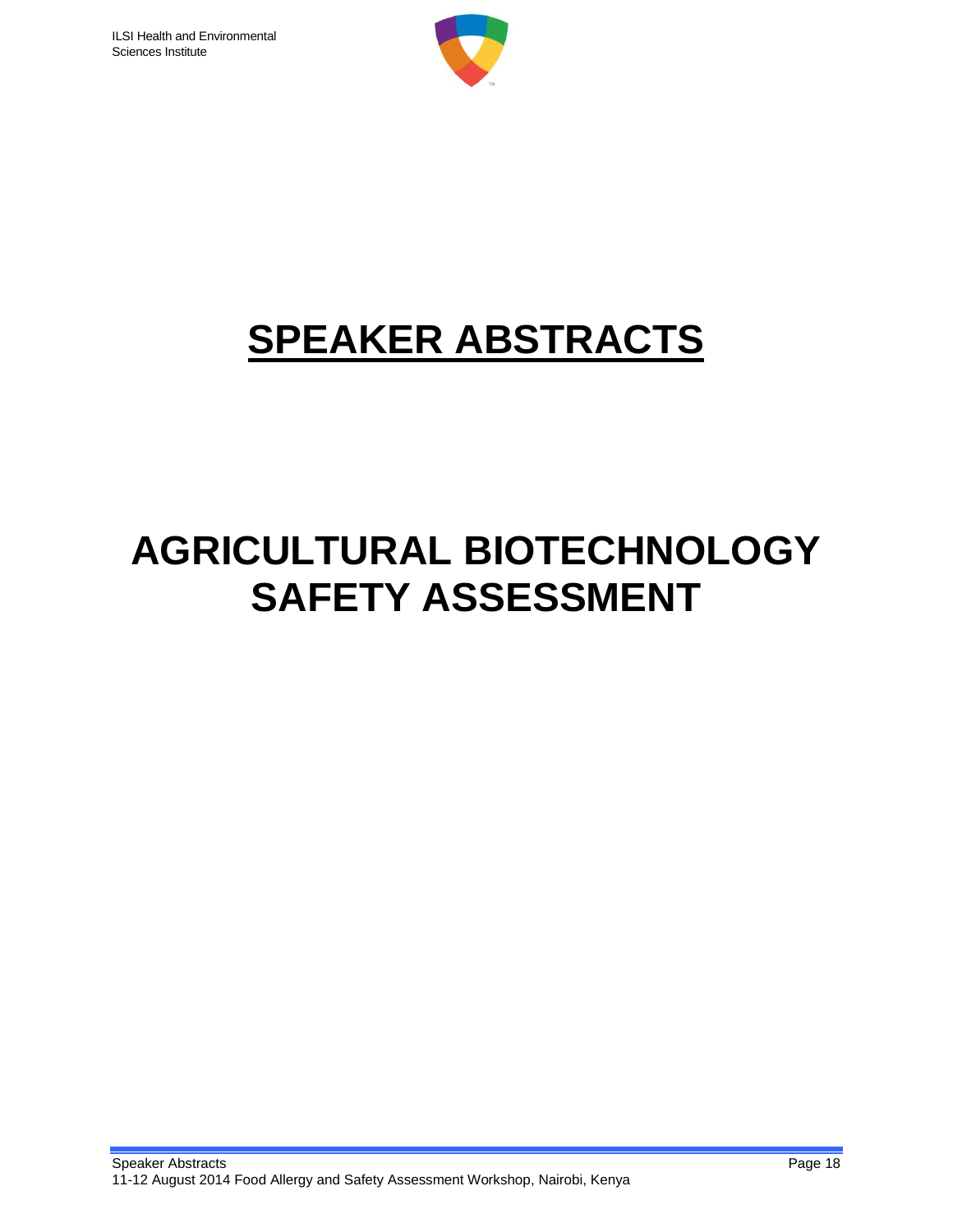

### **Agricultural biotechnology background in Africa**

**Jacoba Adriana ('Kobie') de Ronde, PhD**

Regulatory Affairs Country Manager **Syngenta** Gauteng, South Africa

Agricultural productivity has a crucial role to play in ensuring food security in Africa. Because biotechnology holds great promise, African countries are increasingly considering genetically modified (GM) crops as a potential tool in the agricultural toolbox. The adoption of new and emerging technologies is, however, slow in most countries, mainly due to the status of biosafety regulatory frameworks, which include policies, laws and regulations. The development and implementation of a functional regulatory framework to move from research to commercialization of biotechnology crops varies greatly between countries. Africa accounts for about 3.5 million hectares of GM crops, planted only in Burkina Faso, Egypt, North Sudan and South Africa. Various countries are performing confined field trials or are involved in biotechnological research. I will provide a brief overview of the progress made in Africa regarding the adoption of regulatory frameworks and, consequently, the cultivation of biotechnology crops.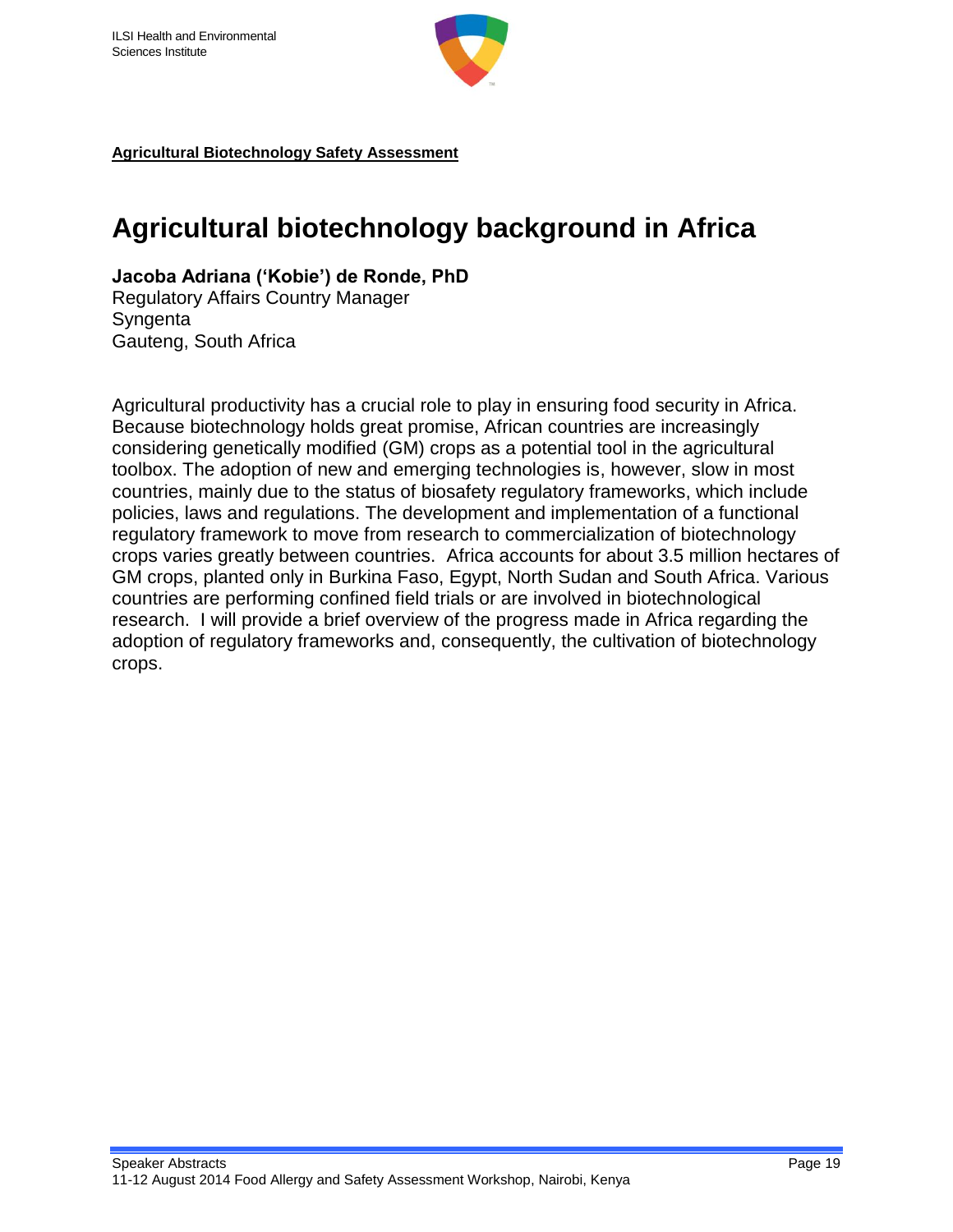

### **Safety assessment process in support of the regulatory approval of agricultural biotech products**

**Laura Privalle, PhD** Bayer CropScience Research Triangle Park, NC USA

Crops produced through modern agricultural biotechnology are the most highly studied foods consumed. Even before identification of the elite event that is going to be taken commercial, the safety assessment begins. An evaluation using *in silico* techniques is undertaken to confirm that the gene of interest does not encode a protein that has similarity to known toxins or allergens. Once technical proof of concept in the crop is demonstrated, a preliminary evaluation of the digestive sensitivity is examined. After the commercial event is selected, an extensive safety assessment is conducted that includes studies on the safety of the newly expressed protein, molecular characterization of the insert, impact of the insert on plant performance and composition, environmental impact, and wholesomeness of the crop (Codex Alimentarius Commission, 2003). The registration dossiers are scrutinized by regulatory agencies around the world in both producing countries (those that will grow the crops) and in importing countries. Approval is granted only if the biotech crop has been demonstrated to be as safe as the conventional crop as food or feed and for the environment. This technology has been rapidly adopted by growers in all parts of the world and, in the almost twenty years since these crops have been grown and consumed, there have been no incidences of food safety attributed to them. Furthermore, the many benefits to the environment and for the grower have resulted in a very rapid adoption of this technology.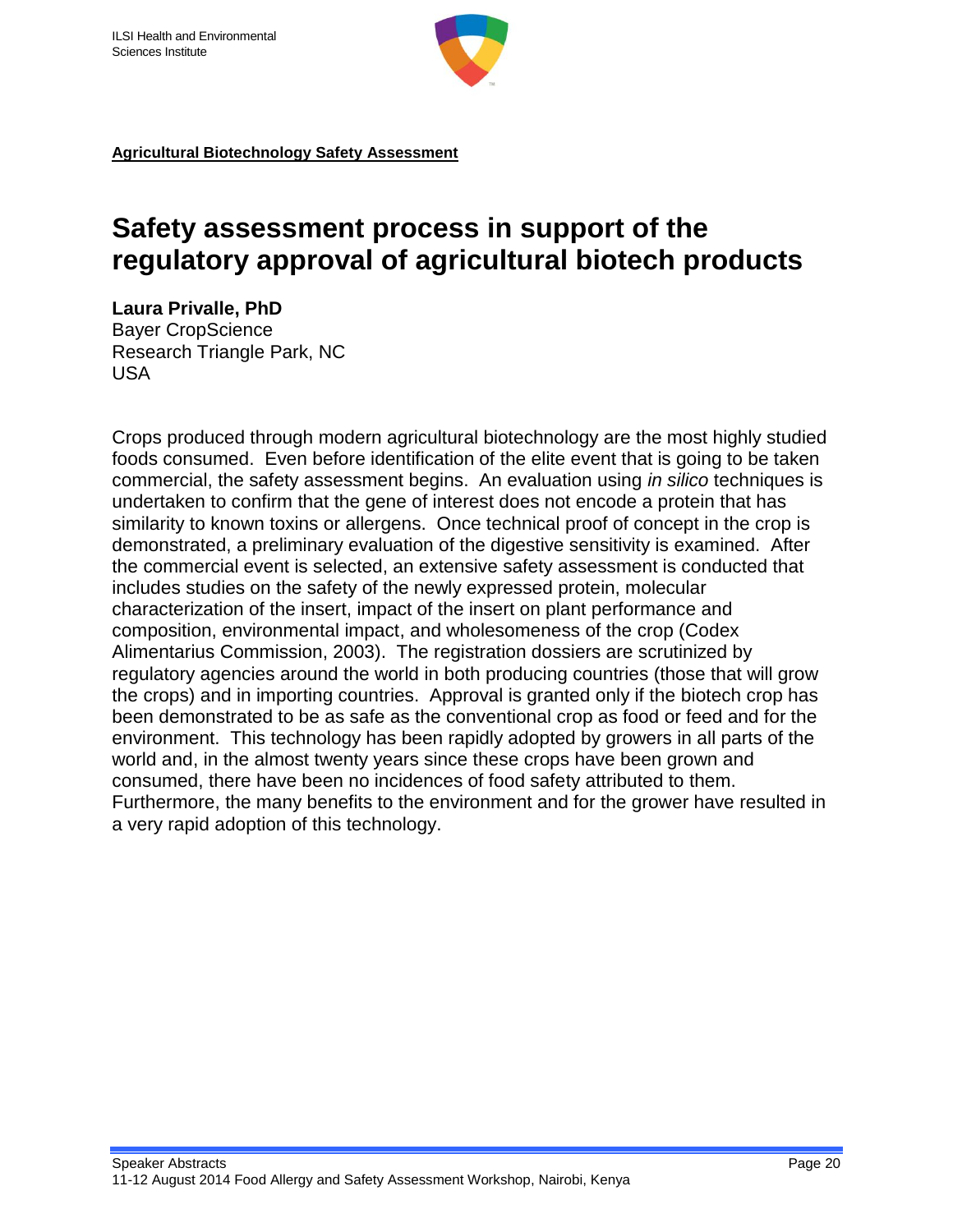

### **Crop composition as part of the GM crop safety assessment**

#### **Philip Brune, PhD**

Product Safety Syngenta Crop Protection, LLC Research Triangle Park, NC USA

The fastest adopted new crop technology to date is that of genetically modified (GM) crops because their use has led to reduced crop inputs, convenience and flexibility in crop management, and increased yield and quality. However, many countries require a safety assessment of novel GM crops before they can be grown within the country or before consumption of food and feed from the GM crop. Nutritional composition studies of GM crops are an important component of the overall safety assessment of novel GM crops. These studies compare the GM crop to an appropriate comparator in order to assess the nutritional status of food and feed originating from the novel GM crop, and to identify any possible unintended changes due to insertion of the transgene(s) or its products. If the levels of a nutritional component in the GM crop are not statistically significantly different than those in the comparator, then no further assessment is needed. If levels are statistically significantly different, then these changes are placed in the context of the natural variability within the traditional crop that is considered to be safe.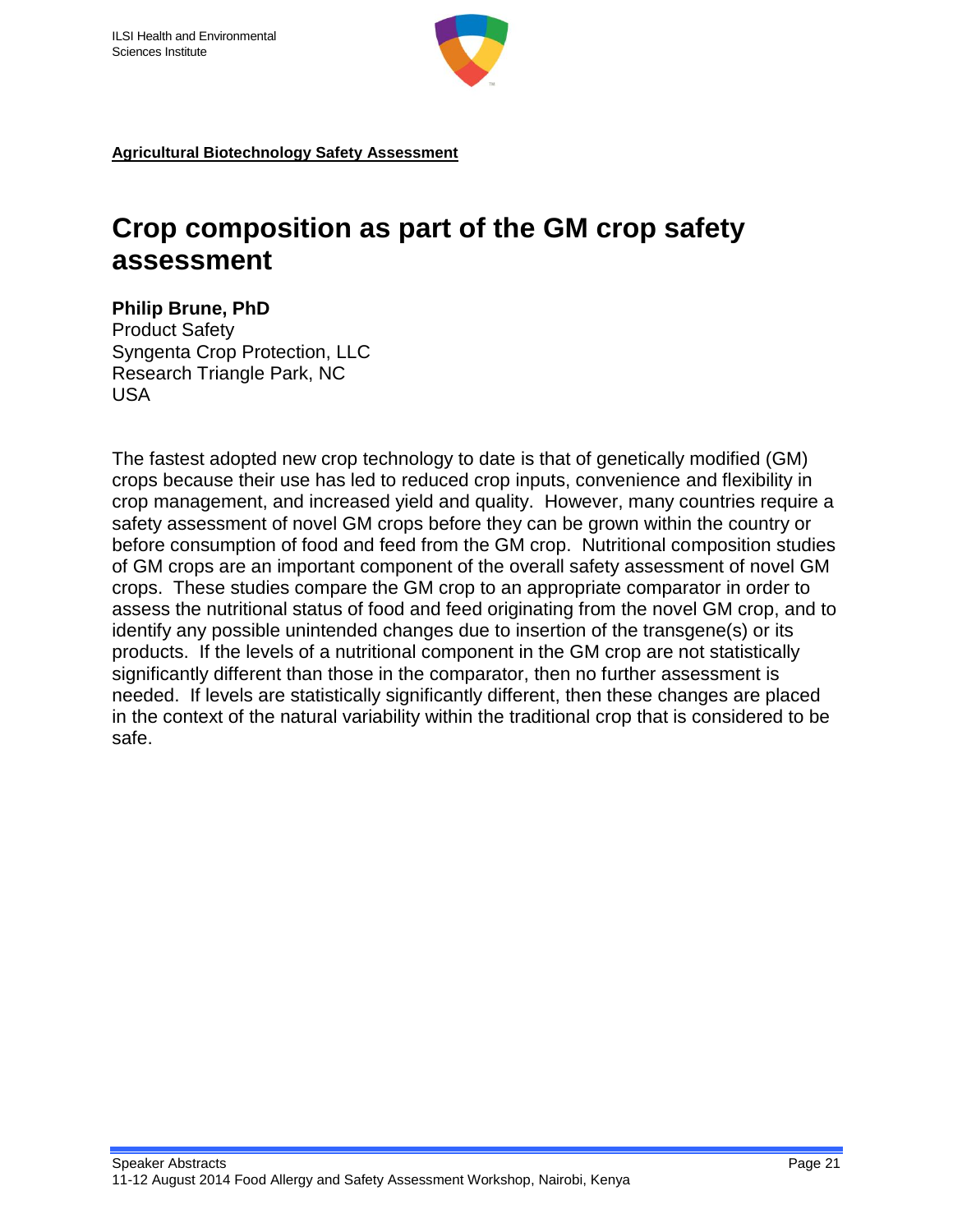

### **Molecular/protein characterization of GM products**

#### **Scott McClain, PhD**

Product Safety Syngenta Crop Protection, LLC Research Triangle Park, NC USA

The evaluation process for genetically modified (GM) crops begins with a molecular characterization of the DNA inserted into host plants which drives the expression of the GM trait(s) and selectable marker proteins. The process relies on asking key questions: 1) What DNA was put into the crop? 2) How many expressible genes were put into the crop? 3) What were the source organisms of the DNA? 4) Where in the host genome is the inserted DNA located? 5) Is expression of the gene(s) stable? Similarly, characterization of the trait proteins themselves relies on answering fundamental questions to support these products from a food and feed safety perspective: 1) Is the transgenic-expressed trait protein produced in the plant in a stable manner? 2) Are the biophysical properties of the protein consistent with a safe protein? 3) Is there a history of safe use of the protein or its homologues in other species? 4) Is the recombinant protein equivalent to the GM plant protein? 5) Is the purified trait protein suitable for human and environmental toxicity studies? 6) How much of the protein is expressed? Studies are designed that support these questions and the data are then used to assemble a risk assessment.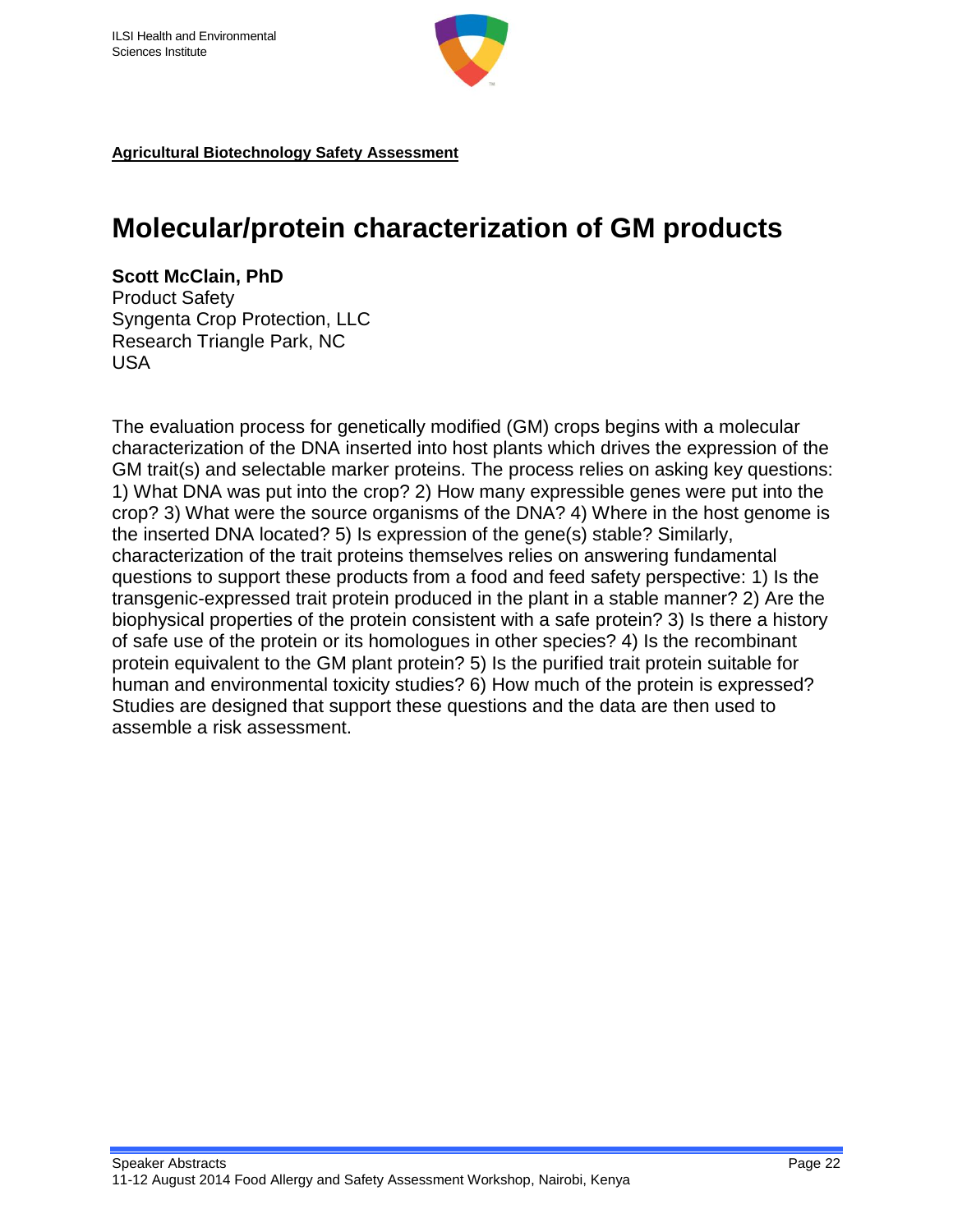

### **Assessment of potential allergenicity of GM crops**

**Gregory S. Ladics, PhD, DABT, Fellow ATS** Research Fellow DuPont Pioneer Agricultural Biotechnology Wilmington, DE USA

Unlike conventionally bred crops, a thorough safety assessment process exists for genetically modified (GM) crops. The goal of this process is to demonstrate that the GM crop is "as-safe-as" non-GM crops in the food supply. One of the issues for GM crops is the evaluation of the expressed novel protein for allergenic potential. The purpose of this assessment is (1) to protect allergic consumers from exposure to known allergenic or cross-reactive proteins, and (2) protect the general population from potential risks associated with the introduction of genes encoding proteins that are likely to become food allergens *de novo*. A food allergy is a reaction of the immune system to an otherwise harmless protein in food. Importantly, allergic reactions to food are relatively rare. The incidence of food allergy ranges from approximately 1 to 2% in adults and 6 to 8% in young children. Currently, no single endpoint or response is recognized as a predictor of protein allergenicity. Consequently, a weight-of-evidence approach, which takes into account a variety of factors for an overall assessment of allergenic potential, is conducted [Codex Alimentarius Commission, 2003). This assessment is based on what is known about allergens, including the history of exposure and safety of the gene(s) source (i.e., whether the gene source for the new protein is known to induce allergy); similarity to known allergens (*in silico* amino acid sequence identity comparisons to a database of allergens); stability to pepsin digestion *in vitro*; processing effects [heat stability]); and, when appropriate, specific IgE binding studies.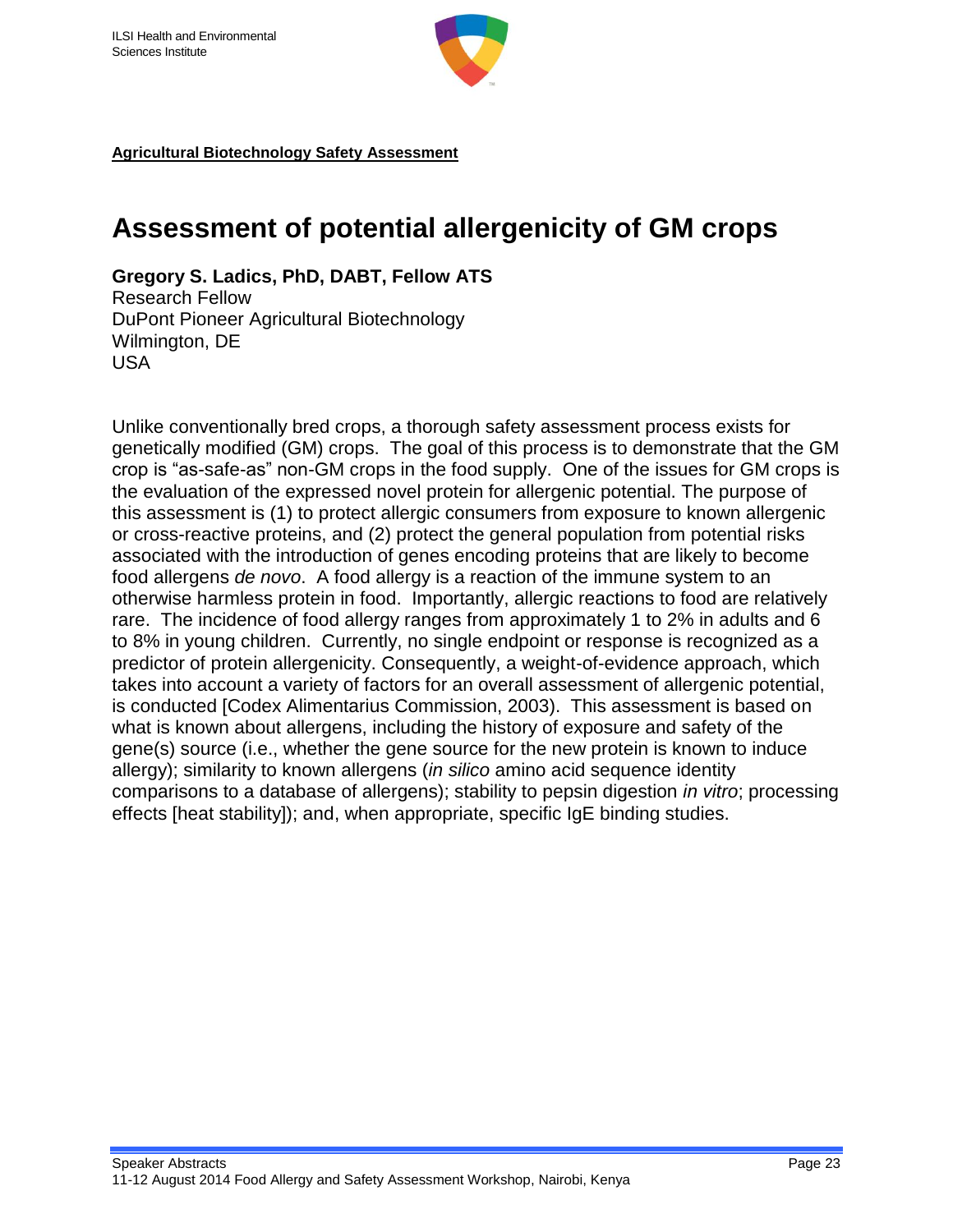

### **Assessment of potential toxicity of GM crops**

**Gregory S. Ladics, PhD, DABT, Fellow ATS** Research Fellow DuPont Pioneer Agricultural Biotechnology Wilmington, DE USA

An extensive safety assessment process exists for genetically modified (GM) crops. The goal of this process is to demonstrate that the GM crop is "as-safe-as" non-GM crops in the food supply. As part of the mammalian safety assessment, GM crops are evaluated for their toxicological potential. This is accomplished by employing a holistic approach where the host plant, gene, gene product (i.e., protein), and GM crop are evaluated. Some relevant questions initially asked include: 1) Does the host plant have inherent toxicity? and 2) Does the source of the gene(s) have a history of safe use (i.e., whether the gene source for the new protein is known to induce toxicity)? To evaluate the transgenic protein(s), a weight-of-evidence approach, which takes into account a variety of factors for an overall assessment of toxicological potential, is conducted [Codex Alimentarius Commission, 2003). This assessment is based on what is known about the transgenic protein and protein toxins, including similarity to known toxins (*in silico* amino acid sequence identity comparisons to protein databases); stability to pepsin digestion *in vitro*; processing effects [heat stability]); acute toxicity evaluation, mode of action and specificity; and expression level and dietary intake. The GM crop (i.e., the part consumed by humans [typically grain]) is further evaluated for unintended effects by conducting repeat-dose feeding studies in rodents where general health and food consumption, clinical chemistry, hematology, and histopathology are evaluated. When necessary, hypothesis-based toxicology studies may also be conducted.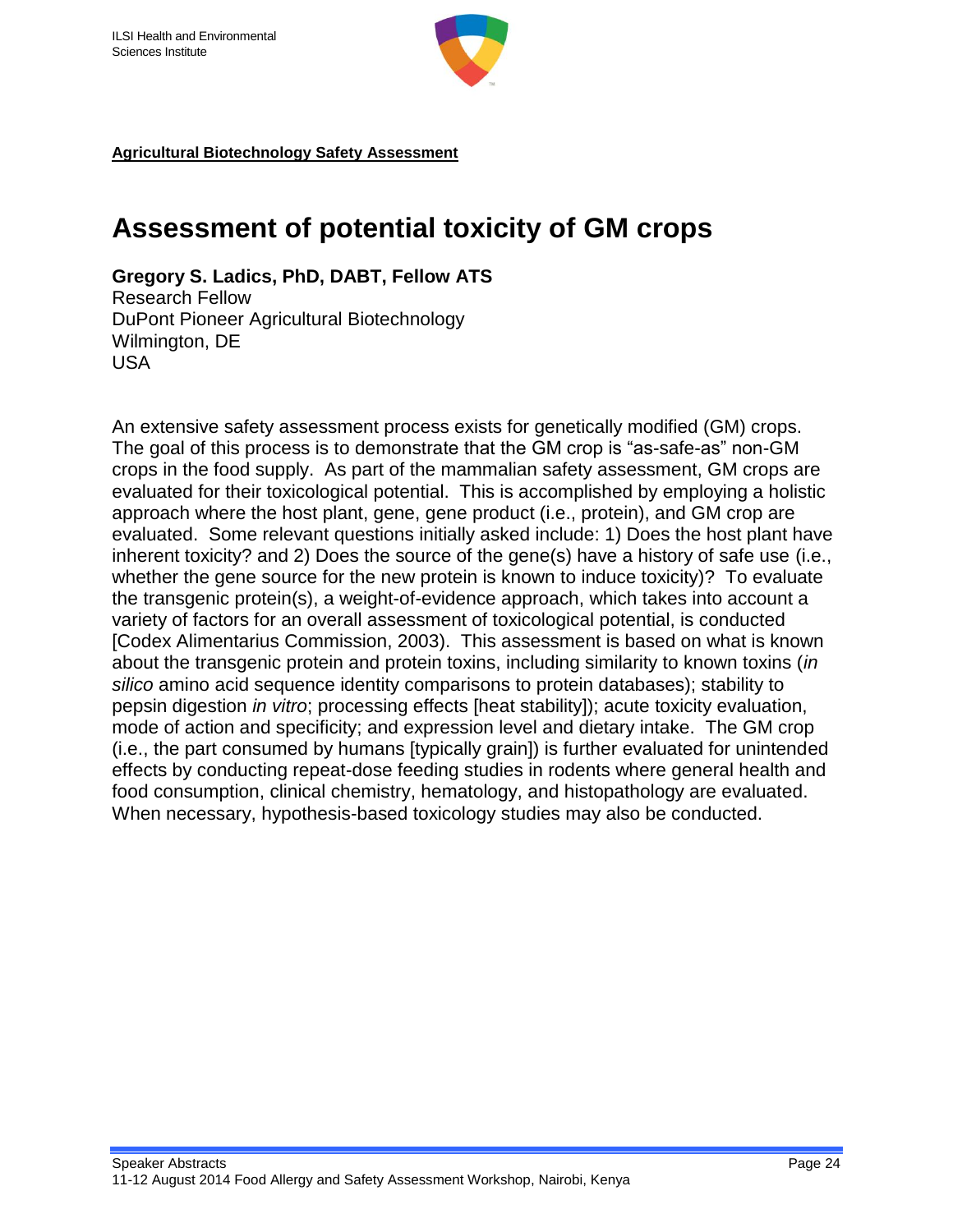

### **Regulatory and safety assessment perspectives for genetically modified food in Kenya**

**Prof. Theophilus M. Mutui, PhD**

Chief Biosafety Officer National Biosafety Authority Nairobi, Kenya

Consumption of any food (conventional, genetically modified (GM), or organic) may present some risk of hazard due to the presence of proteins or other naturally occurring chemicals such as glycoalkaloids that might cause allergies or other harmful effects to humans. GM food safety assessment is the evaluation of known or potential adverse health effects resulting from human consuming GM foods. The safety evaluation of GM food is science-based, conducted on a case-by-case basis, and generally follows a comparative approach involving a step-wise process. The process is comprised of assessment of possible allergenicity (hypersensitive reaction initiated by immunologic mechanisms caused by allergens), toxicity, compositional analysis of key ingredients, food processing, and nutritional modification. Additional risk characterization may involve a toxicological assessment in a rodent model, depending on the outcomes of the previous risk evaluation steps. This paper describes the Kenyan regulatory and safety assessment process for GM food with a view to ensuring the safety of human health and providing adequate levels of protection of the environment.